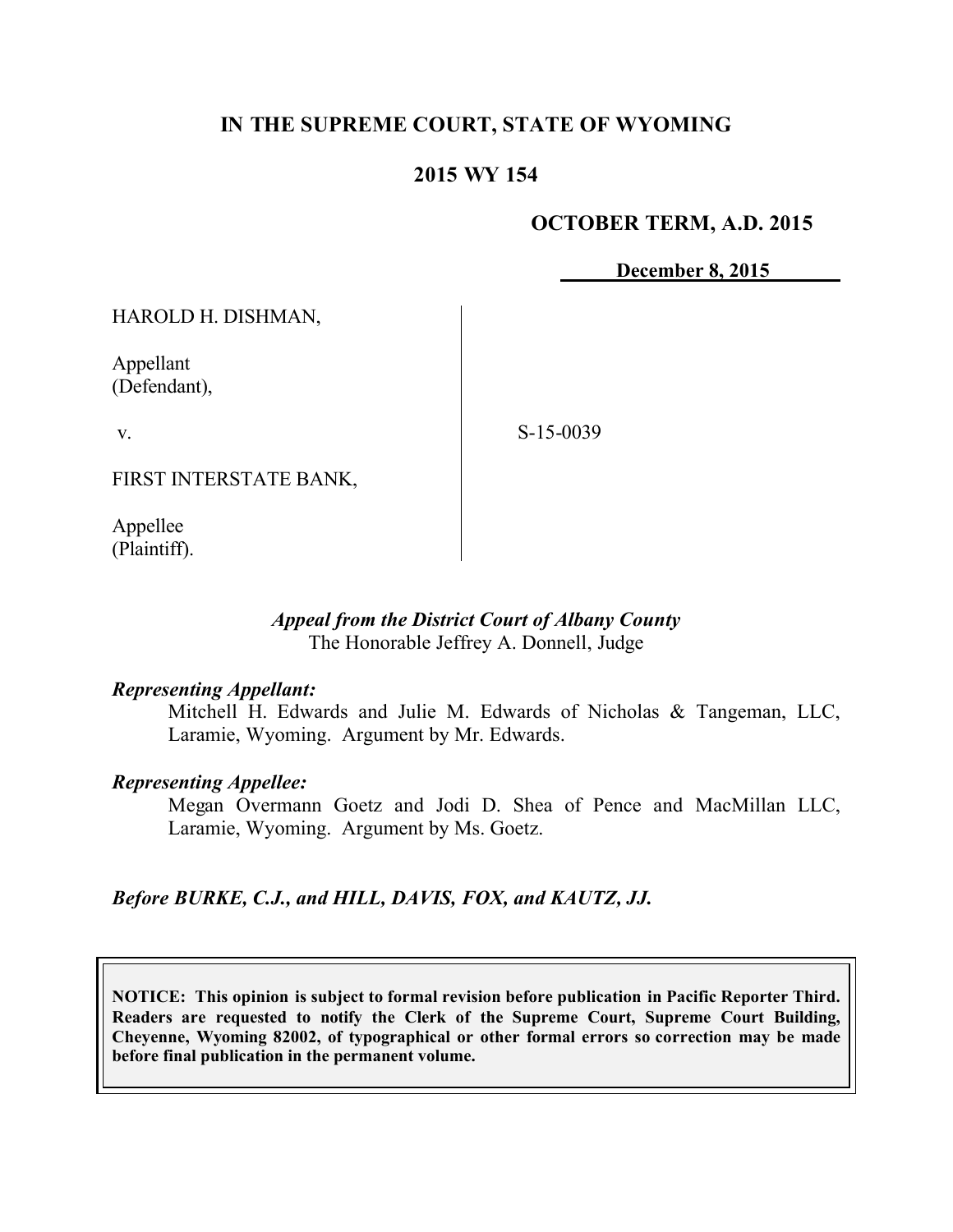## **KAUTZ, Justice.**

[¶1] The district court granted a partial summary judgment in favor of First Interstate Bank (FIB) on its judicial foreclosure claim against Harold H. Dishman. The district court later held a bench trial on FIB's claim for attorney fees and granted most of FIB's requested fees and costs. Mr. Dishman appeals, claiming the district court violated the rules of civil procedure by allowing FIB's detailed billing statement into evidence when the bank did not produce it until just before trial. Mr. Dishman also claims FIB's request should have been denied, in whole or in part, because the fees were unreasonable.

[¶2] We conclude FIB was required to produce its detailed billing statement in support of the claim for attorney fees, but its failure to provide it earlier was harmless. Given FIB failed to produce the detailed fee statement and did not follow the rules of civil procedure in claiming the information was privileged, the fees associated with the efforts to withhold the information were not reasonable, and the district court abused its discretion by awarding them. The district court also abused its discretion by awarding fees incurred in unnecessary and unproductive work. Furthermore, in the interests of equity, we reduce the fees incurred by FIB after the summary judgment to account for its discovery violations. We, therefore, affirm in part, reverse in part, and remand.

### **ISSUES**

[¶3] The issues in this case are:

1. Whether the district court correctly interpreted and applied Wyoming Rules of Civil Procedure 26 and 37 with regard to FIB's obligation to disclose its detailed attorney fee statement.

2. Whether the district court abused its discretion in awarding attorney fees to FIB.

#### **FACTS**

[¶4] The underlying facts of this case are essentially undisputed. In 2004, Mr. Dishman obtained a \$20,000 line of credit from FIB, secured by a mortgage on his house in Laramie, Wyoming. He renewed the loan in 2009. From March 2004 through January 2013, Mr. Dishman made all payments on the loan through automatic withdrawals from his account at FIB.

[¶5] Mr. Dishman, who suffered from dementia, moved into a nursing home at the Laramie Care Center (LCC). In December 2012, LCC submitted an application to have his social security benefits redirected to pay some of the costs of his care. After the funds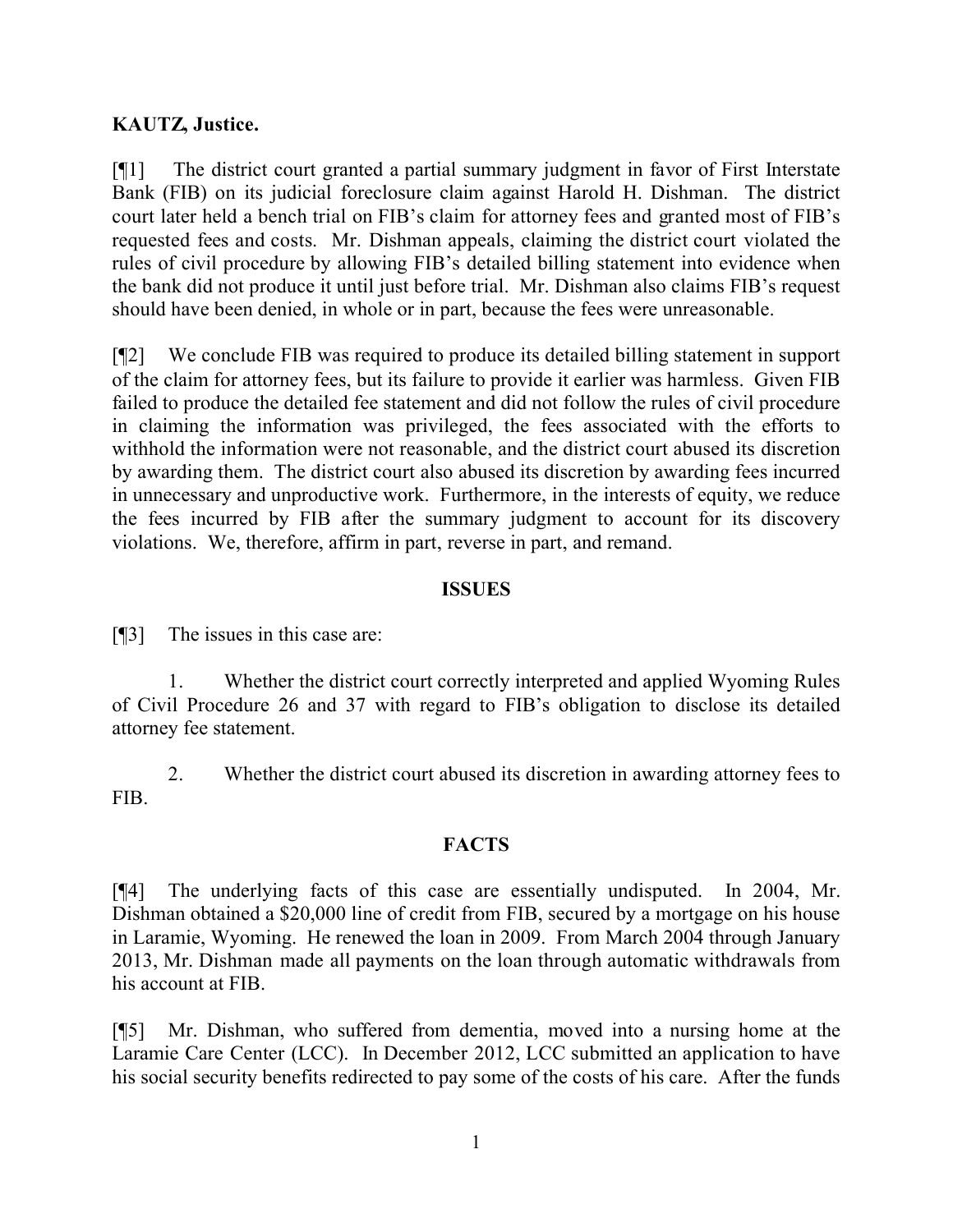were diverted, the FIB account from which the automatic withdrawals for payment of the loan were taken was closed, resulting in Mr. Dishman's default on the loan.

[¶6] On October 4, 2013, FIB filed a complaint against Mr. Dishman for judicial foreclosure, seeking the principal balance due on the loan of \$14,831.50, together with accruing interest, costs and attorney fees. FIB attempted various methods to obtain service of process on Mr. Dishman, including personal service on him at the mortgaged property, which was vacant; personal service on him at the nursing home, which was not allowed by staff; personal service upon a staff member at the nursing home; and service by publication.

[¶7] Mr. Dishman's granddaughter, Lori Dow, was designated as his attorney in fact under a Durable Power of Attorney signed by Mr. Dishman in 2004. Ms. Dow initially did not respond to FIB's efforts to contact her but, after receiving a November 19, 2013, letter about the pending action, she contacted FIB and retained counsel to file an answer on behalf of Mr. Dishman. The parties exchanged disclosures pursuant to W.R.C.P. 26, and FIB served additional discovery requests upon Mr. Dishman. Although they did not make any formal discovery requests, Mr. Dishman's attorneys repeatedly asked FIB to provide its detailed attorney fee statement so they could evaluate the attorney fees claim. FIB provided verified statements of the attorney fee totals but did not provide the actual billing statements.

[¶8] The case languished for some time while Mr. Dishman's attorney in fact attempted to sell the property and the parties looked into collateral matters, including the potential that a Medicaid lien would be filed on the house. With the dispositive motion deadline nearing, FIB filed a motion for summary judgment on all of its claims on July 29, 2014. In response to the summary judgment motion, Mr. Dishman conceded he owed the principal balance, accruing interest, late fees, annual fees, taxes, and insurance but contested some of FIB's specific claims, including the amount of accrued interest, a cost described as a "lender's foreclosure policy," and attorney fees. Mr. Dishman objected to the attorney fees request because FIB had not provided its itemized bills, making it impossible to review the reasonableness of the fees.

[¶9] After considering the parties' filings, the district court granted FIB a partial summary judgment in the amount of \$24,631.42, which included the principal due, accrued interest, and most of FIB's costs. The district court concluded, however, there were genuine issues of material fact concerning the lender's foreclosure policy and FIB's attorney fees request.

[¶10] FIB filed a motion for *in camera* review of its unredacted verified statement of costs and attorney fees. It asserted in general terms that the billing statement included confidential information protected by the attorney-client privilege. However, FIB never pointed to any specific item in the billing which would have been privileged. FIB also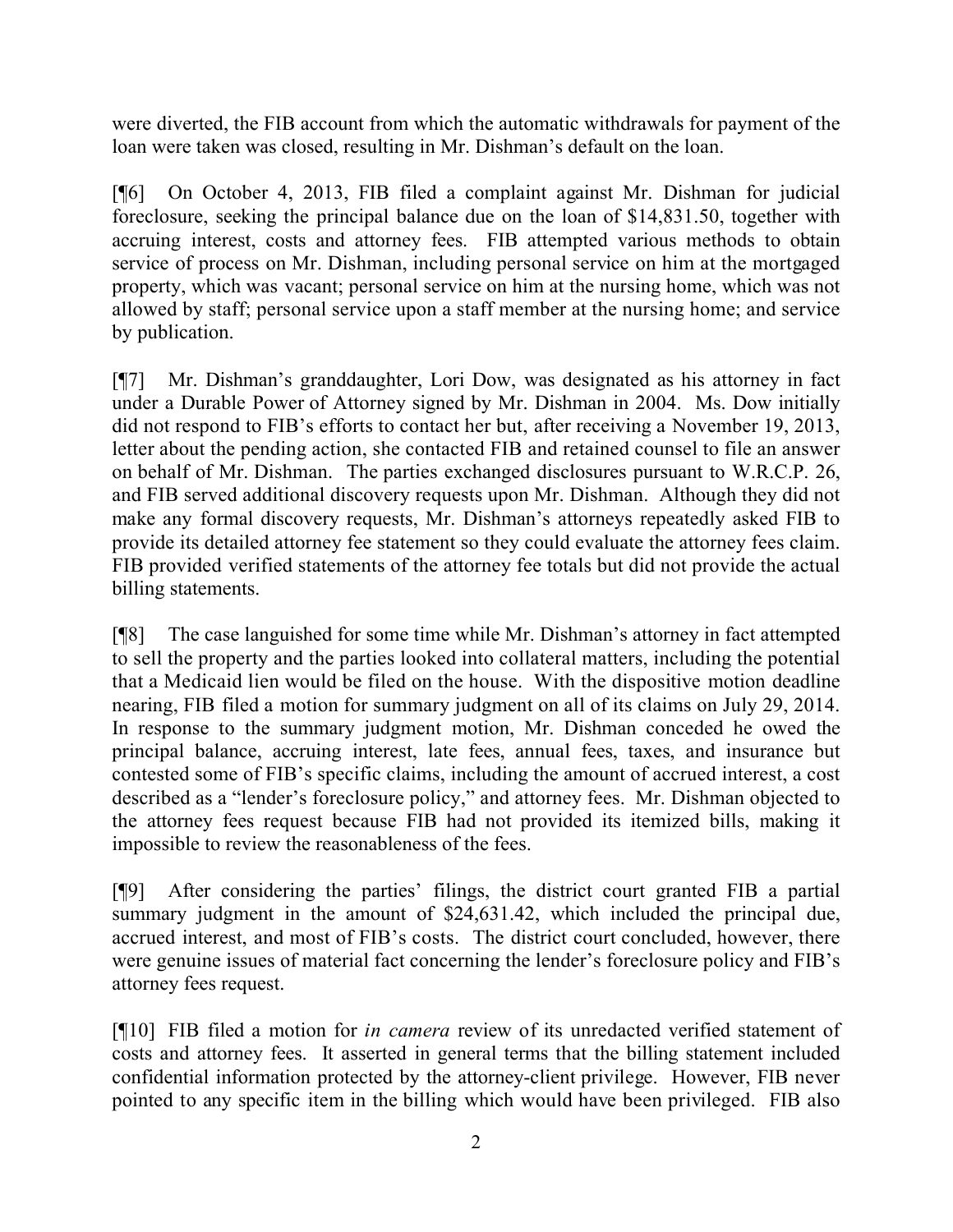filed an affidavit from an outside attorney stating its fees were reasonable in light of the circumstances. On October 6, 2014, both parties filed trial summaries, which included their lists of witnesses and exhibits. FIB's trial summary did not include its unredacted attorney fee statement. On October 7, 2014, the district court denied FIB's motion for *in camera* review of its unredacted attorney fee bills. On October 9, 2014, FIB supplemented its exhibit list with the unredacted statement of fees and costs.

[¶11] The district court held a bench trial on the outstanding issues on October 14, 2014. Mr. Dishman objected to admission of the unredacted fee statement because FIB did not produce it as required by the rules of civil procedure. The district court overruled Mr. Dishman's objection and allowed FIB's unredacted fee statement into evidence. FIB later filed a supplemental statement to add the fees associated with the trial, bringing the total amount of fees and costs requested by FIB to \$20,615.49.

[¶12] The district court entered an order on November 18, 2014, granting FIB most of its requested fees. The order stated, in relevant part:

> 19. [Mr. Dishman] raises the issue . . . that FIB should not be permitted to present its attorney's fees and costs to this Court because it did not timely submit or disclose its itemized billings. . . . In fact, FIB asserted that this material was privileged and Dishman did nothing to challenge that assertion. Ultimately, this Court held that the subject material was not privileged and FIB promptly produced same. Mr. Dishman had avenues of relief available to him long prior to the trial herein, including seeking this Court's order to compel discovery, of which Mr. Dishman did not avail himself. He cannot now be heard to complain of FIB's assertion of privilege when he took no action to challenge and from which he now seeks to benefit.

. . . .

22. [T]he Court has reviewed the *Verified Statement of Attorney's Fees and Costs,* provided as Exhibit 24 herein, as well as the *Supplemental Verified Statement of Fees,* filed on October 20, 2014, and has considered the evidence and testimony presented at trial. The Court has considered Mr. Dishman's *Defendant's Response in Opposition to Plaintiff's Supplemental Verified Statement of Fees,* filed on November 4, 2014. It is mindful of the fact that Mr. Dishman is *not* asserting that the hourly rate charged was "too high" but simply contending that the amount of time/work invested in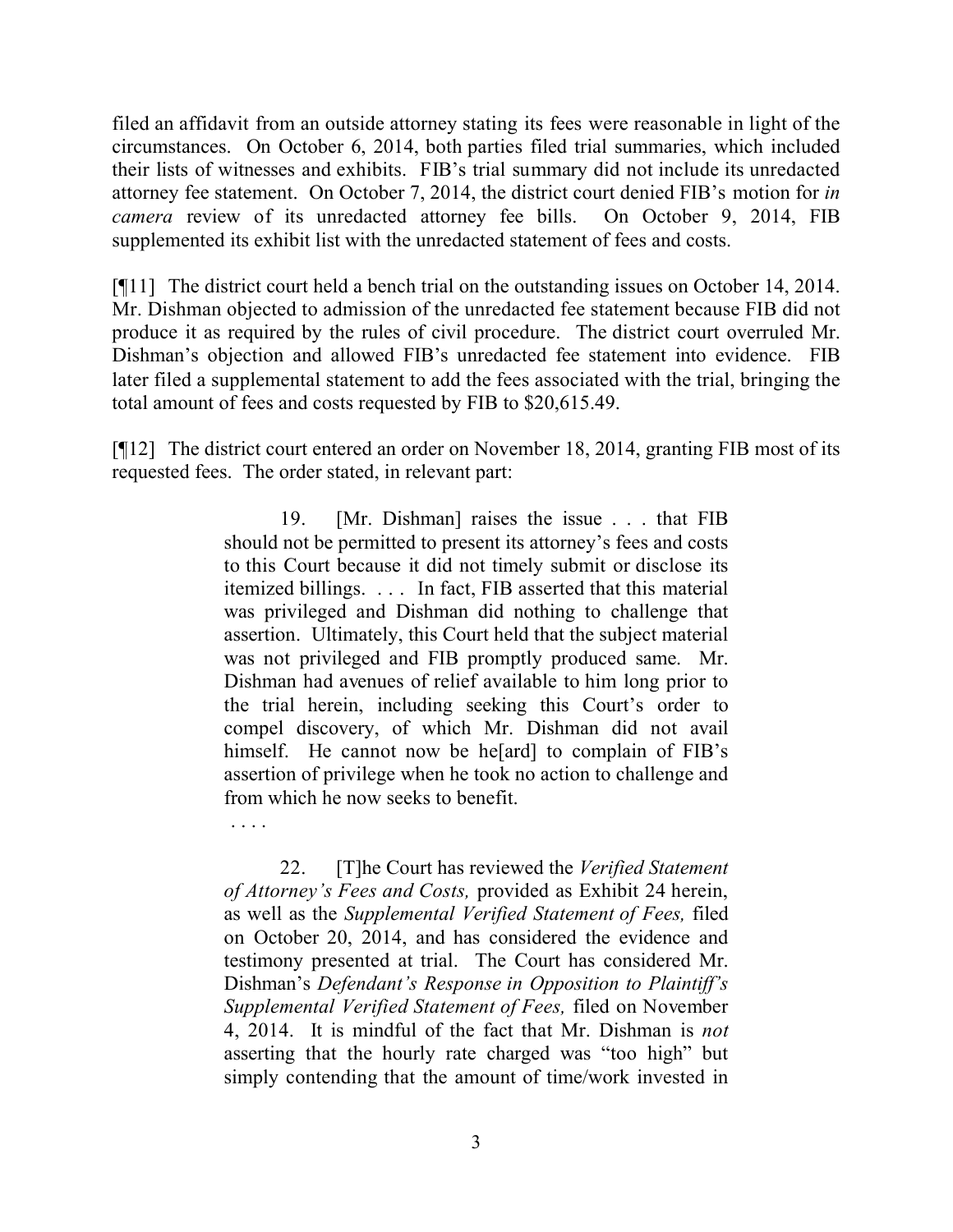this foreclosure action is not reasonable, particularly where the principal amount due was only \$14,831.50.

23. This Court agrees with the parties that a "simple" foreclosure matter would not, and should not, approach anywhere near \$15,000 in costs and attorney's fees. The Court also is empathetic to Mr. Dishman's position that, after loyally paying FIB for almost nine years, the cessation of his monthly payments [was] beyond his control in that, despite its knowledge of Mr. Dishman's financial obligations to FIB, the Laramie Care Center arranged for Mr. Dishman's social security payments to be paid directly to LCC, rather than to FIB, apparently without Mr. Dishman's knowledge or consent. [footnote omitted]. This arrangement ultimately led to Mr. Dishman's default and, eventually, to this litigation. Finally, the Court is cognizant of the fact that Mr. Dishman now owes the State of Wyoming more than the likely value of this property in that he owes approximately \$173,000.00 for Medicaid services provided to him and his deceased spouse, Patricia Dishman.

24. However, this case was anything but simple. Considering the complications involved in locating Mr. Dishman; the issues concerning his potential incompetence; Mr. Dishman's significant equity in the property; dealing with the vacancy of the property; addressing Medicaid/Medicare concerns; the involvement of multiple attorneys and law firms [for Mr. Dishman]; and the delays in resolution caused, in part, by allowing Ms. Dow to attempt to sell the property, the vast majority of the charge[d] fees and costs are reasonable and were, indeed, necessary. This case involved complicated issues, which took a significant amount of attorney time even though the amount initially sought was relatively small, and the rates charged were reasonable and customary. Overall, this Court does not believe such amounts were unreasonable.

25. The only fees with which this Court takes issue involve those incurred for the hiring and retention of Scott Meier as an expert witness for the purpose of the reasonableness of attorneys' fees. Those amounts were: [list of billing entries totaling \$2,394.50].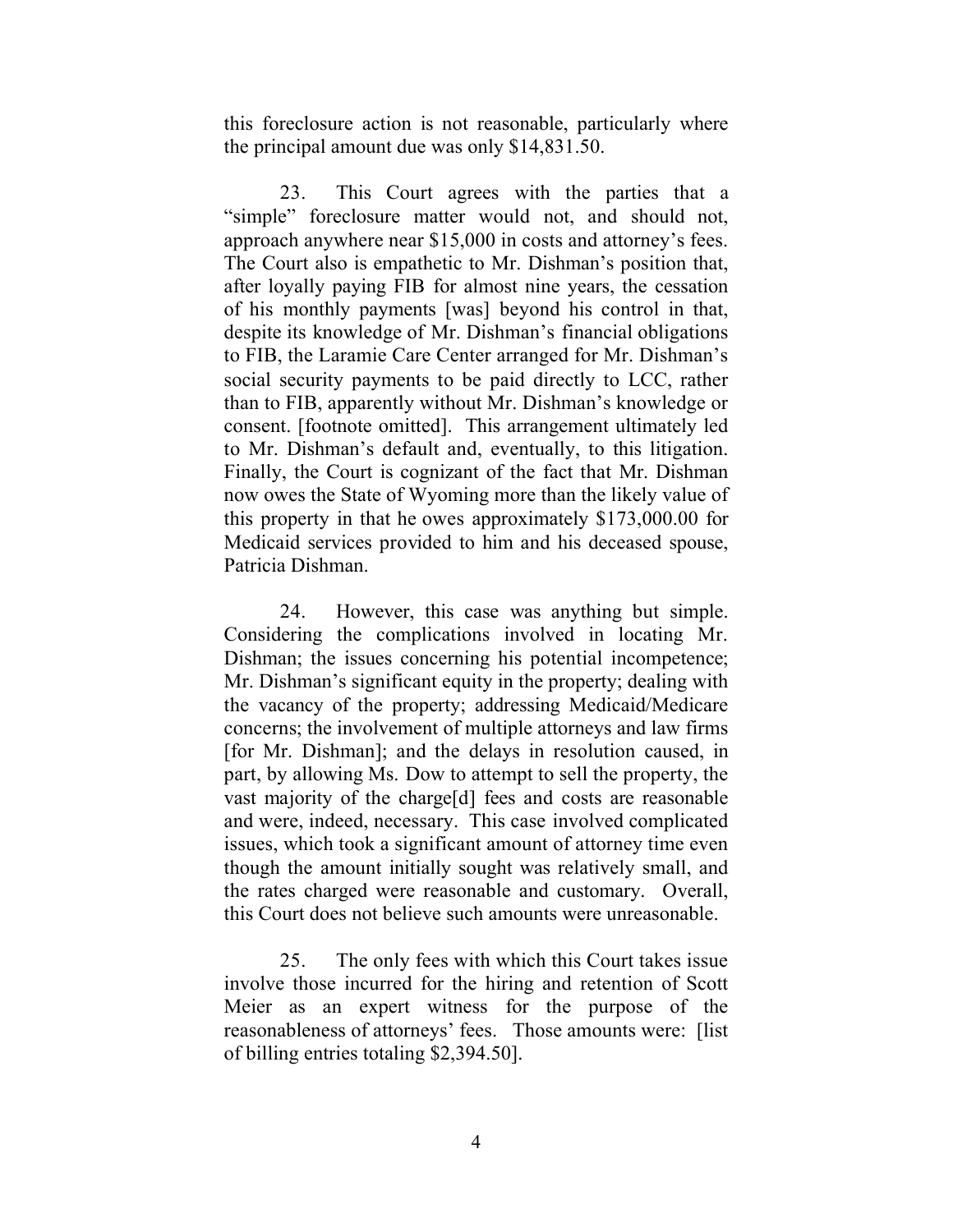26. The Court finds these amounts unnecessary in light of Wyoming Statute § 1-14-126(b), which allows the court discretion to award reasonable attorney's fees "without requiring expert testimony."

29. The Court . . . awards a total of attorneys' fees and costs in the amount of **\$18,220.99** (the result of the requested amount of \$20,615.49 less the amounts associated with Mr. Meier of \$2,394.50).

(emphasis in original). Mr. Dishman filed a timely notice of appeal.

#### **STANDARD OF REVIEW**

[¶13] We review the question of whether the district court correctly interpreted the rules of civil procedure *de novo*. *Windham v. Windham,* 2015 WY 61, ¶ 12, 348 P.3d 836, 840 (Wyo. 2015) (applying *de novo* standard of review to Rule 37 interpretation). The district court's decision awarding attorney fees is reviewed under the abuse of discretion standard. *Morrison v. Clay,* 2006 WY 161, ¶ 16, 149 P.3d 696, 701 (Wyo. 2006). A court abuses its discretion if it exceeds the bounds of reason under the circumstances. *Joe's Concrete & Lumber, Inc. v. Concrete Works of Colorado, Inc., 2011 WY 74,* 12, 252 P.3d 445, 448 (Wyo. 2011).

#### **DISCUSSION**

#### **1. General Law on Attorney Fees Awards**

[¶14] Wyoming subscribes to the American rule regarding recovery of attorney fees. The rule makes each party responsible for its own fees unless an award is permitted by contract or statute. *Thorkildsen v. Belden,* 2012 WY 8, ¶ 10, 269 P.3d 421, 424 (Wyo. 2012); *Garwood v. Garwood,* 2010 WY 91, ¶ 32, 233 P.3d 977, 984 (Wyo. 2010). The party who is seeking an award of fees has the burden of proving the reasonableness of the claimed fees. To meet that burden, the claimant must present an itemized billing reflecting the time and the rate and evidence demonstrating the fee was reasonable. *Tolin v. State, (In re NRF),* 2013 WY 9, ¶ 7, 294 P.3d 879, 882 (Wyo. 2013). *See also Pekas v. Thompson,* 903 P.2d 532, 536 (Wyo. 1995). The claimant must show the "nature of the service performed, the time expended, and the hourly fee customarily charged for such service." *Ringolsby v. Johnson,* 2008 WY 127, ¶ 17, 193 P.3d 1167, 1171 (Wyo. 2008), quoting *Jones Land & Livestock Co. v. Fed. Land Bank of Omaha,* 733 P.2d 258, 265 (Wyo. 1987) (emphasis omitted). As part of his duty to claim only reasonable fees, an attorney must exercise "billing judgment." *Hensley v. Eckerhart,* 461 U.S. 424, 434, 103 S.Ct. 1933, 1939–40, 76 L. Ed. 2d 40 (1983). "'Billing judgment is usually shown by the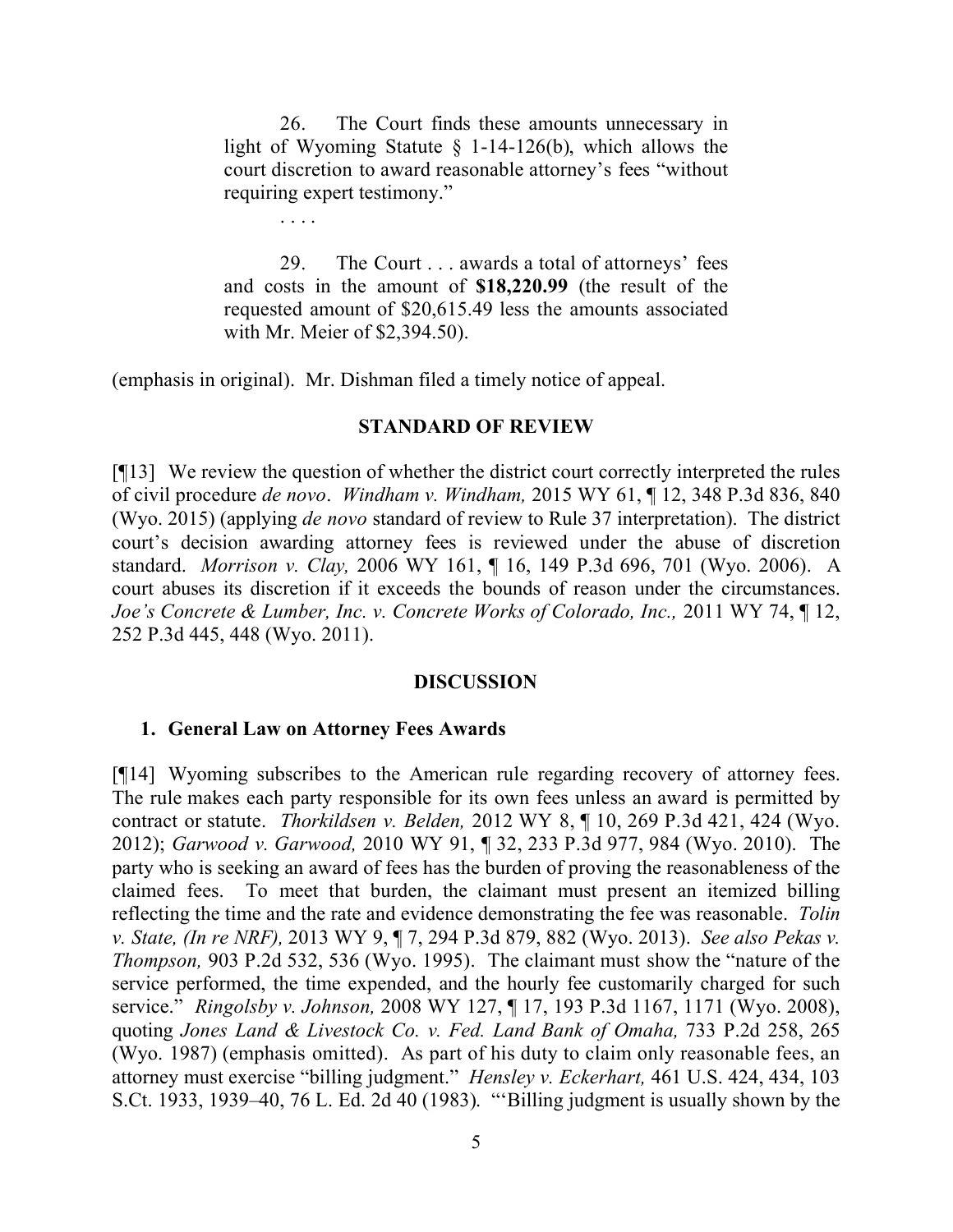attorney writing off unproductive, excessive, or redundant hours.'" *NRF, ¶* 9, 294 P.3d at 883-84, quoting *Green v. Adm'rs of Tulane Educ. Fund,* 284 F.3d 642, 662 (5th Cir. 2002). An affidavit from a party or an attorney stating only the total amount of fees and that the amount is reasonable is not sufficient to satisfy the burden of proof. *See, e.g.*, *Meyer v. Travelers Ins. Co.,* 741 P.2d 607, 609 (Wyo. 1987); *Greenough v. Prairie Dog Ranch, Inc.,* 531 P.2d 499, 503-04 (Wyo. 1975).

[¶15] In determining the reasonableness of the fee request, Wyoming courts follow the federal lodestar test, which requires a determination of "(1) whether the fee charged represents the product of reasonable hours times a reasonable rate; and (2) whether other factors of discretionary application should be considered to adjust the fee either upward or downward." *Weiss v. Weiss,* 2009 WY 124, ¶ 8, 217 P.3d 408, 410-11 (Wyo. 2009), quoting *Forshee v. Delaney,* 2005 WY 103, ¶ 7, 118 P.3d 445, 448 (Wyo. 2005). The district court has broad discretion in fashioning an attorney fee award. *See, e.g.*, *Garwood*, ¶ 38, 233 P.3d at 986; *Jensen v. Milatzo-Jensen,* 2013 WY 27, ¶ 35, 297 P.3d 768, 779 (Wyo. 2013). Wyo. Stat. Ann. § 1-14-126 (LexisNexis 2015) provides a list of factors the court may consider in determining an appropriate fee award:

> (b) In civil actions for which an award of attorney's fees is authorized, the court in its discretion may award reasonable attorney's fees to the prevailing party without requiring expert testimony. In exercising its discretion the court may consider the following factors:

> (i) The time and labor required, the novelty and difficulty of the questions involved, and the skill requisite to perform the legal service properly;

> (ii) The likelihood that the acceptance of the particular employment precluded other employment by the lawyer;

> (iii) The fee customarily charged in the locality for similar legal services;

(iv) The amount involved and the results obtained;

(v) The time limitations imposed by the client or by the circumstances;

(vi) The nature and length of the professional relationship with the client;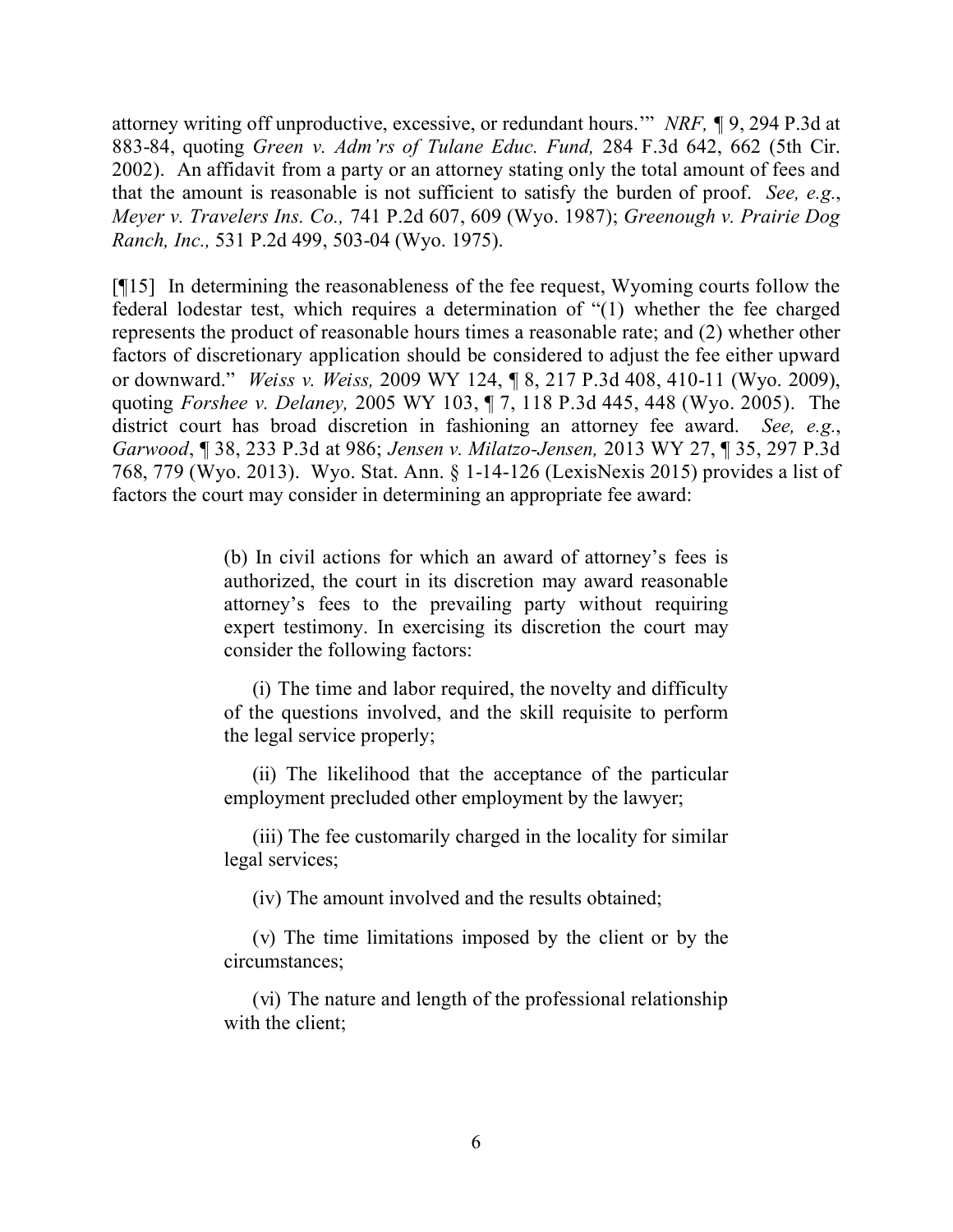(vii) The experience, reputation and ability of the lawyer or lawyers performing the services; and

(viii) Whether the fee is fixed or contingent.

[¶16] In exercising its discretion, the district court has the obligation to scrutinize the fee application "with an experienced eye." *NRF,* ¶ 9, 294 P.3d at 883, citing *Foley v. City of Lowell, Mass.,* 948 F.2d 10, 19 (1st Cir.1991). As part of that procedure, the district court must "'winnow out excessive hours.'" *NRF,* ¶ 9, 294 P.3d at 883, quoting *Gay Officers Action League v. Puerto Rico,* 247 F.3d 288, 296 (1st Cir. 2001). Stated another way, "'[b]illing for legal services ... should not be a merely mechanical exercise.... [T]he Court must scrutinize the claim with particular care.... A reasonable fee can only be fixed by the exercise of judgment.'" *Id.,* quoting *Copeland v. Marshall,* 641 F.2d 880, 888 (D.C. Cir. 1980).

[¶17] In addition, principles of equity apply to attorney fee awards. We have explained:

[w]hile the general rule is that a valid provision for attorney's fees in a [contract] is as much an obligation of the contract as any part of it, the trial court still has discretion in exercising its equitable control to allow only such sum as it thinks reasonable. A trial court in its discretion may properly disallow attorney's fees altogether on the basis that such recovery would be inequitable.

*Grommet v. Newman,* 2009 WY 150, ¶ 61, 220 P.3d 795, 817 (Wyo. 2009), quoting *Meyer v. Hatto,* 2008 WY 153, ¶ 26, 198 P.3d 552, 557–58 (Wyo. 2008) (other citations omitted).

# **2. Admission of FIB's Attorney Fee Statement**

[¶18] The credit agreement and the mortgage executed by Mr. Dishman allowed FIB to recover its attorney fees for enforcement of the agreements. FIB's complaint for judicial foreclosure of the mortgage on Mr. Dishman's property included a request for an award of attorney fees. Given the claim for attorney fees, Mr. Dishman asserts FIB violated the Wyoming rules of discovery by failing to produce its detailed attorney fees statement as evidentiary support of its claim.

[¶19] W.R.C.P. 26 sets out the parties' general discovery obligations and states in relevant part:

> (a) *Required disclosures; methods to discover additional matter*. –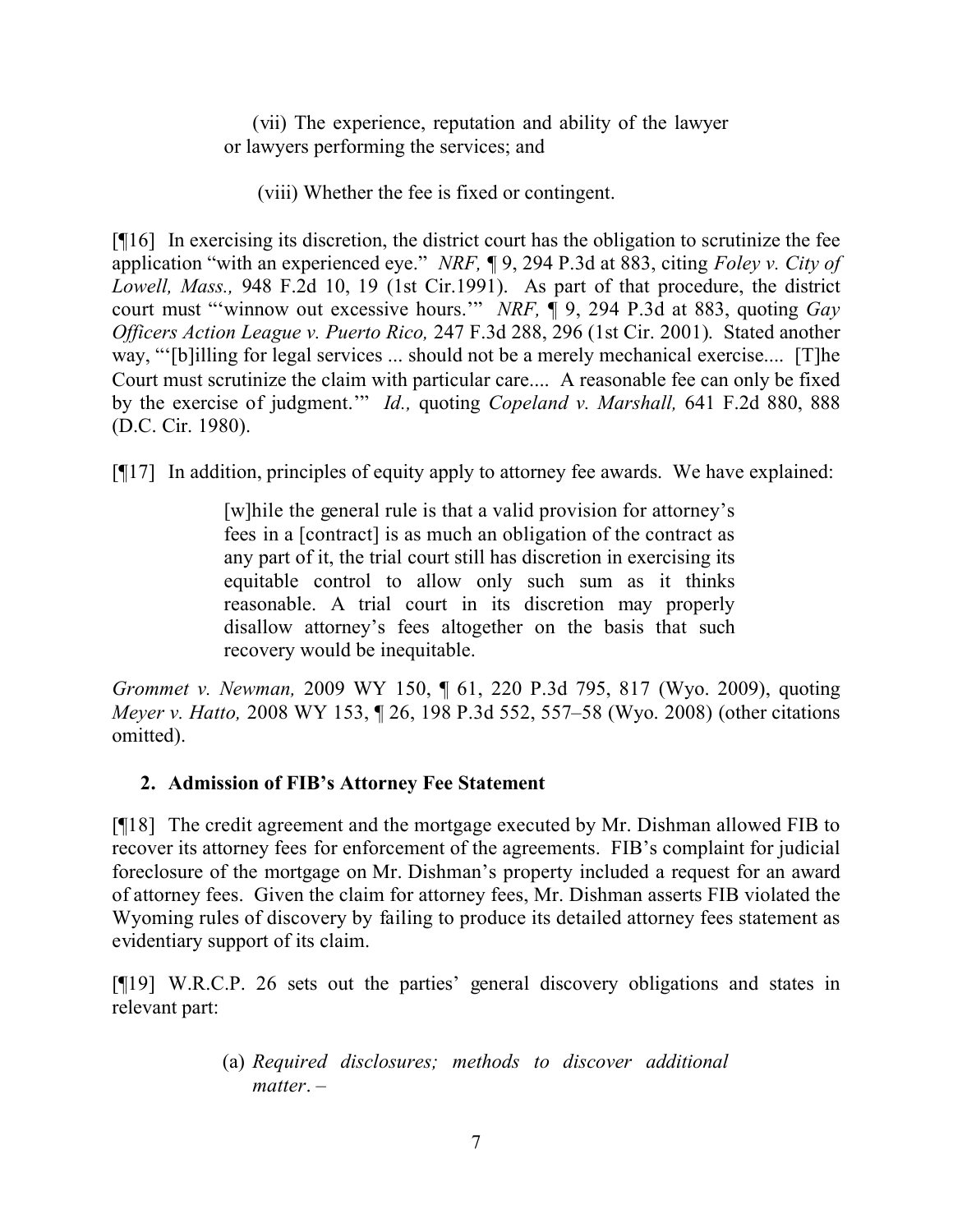(1) Initial disclosures*.* – Except in categories of proceedings specified in Rule 26 (a)  $(1)$  (E), or to the extent otherwise stipulated in writing or directed by order, a party must, without awaiting a discovery request, provide to other parties:

. . . .

(B) A copy of, or a description by category and location of, all documents. . . that are in the possession, custody, or control of the party and that the disclosing party may use to support its claims or defenses . . . ;

(C) A computation of any category of damages claimed by the disclosing party, making available for inspection and copying as under Rule 34 the documents or other evidentiary material, not privileged or protected from disclosure, on which such computation is based.

. . . .

Unless a different time is set by stipulation in writing or by court order, these disclosures must be made within 30 days after a party's answer is required to be served under Rule  $12(a)$ ...

(b) *Discovery scope and limits.* – Unless otherwise limited by order of the court in accordance with these rules, the scope of discovery is as follows:

(1) – Parties may obtain discovery regarding any matter, not privileged, that is relevant to the claim or defense of the party seeking discovery or to the claim or defense of any party.

. . . .

(5) Claims of Privilege or Protection of Trial Preparation Materials. –

(A) Information Withheld. When a party withholds information otherwise discoverable under these rules by claiming that it is privileged or subject to protection as trial preparation material, the party shall make the claim expressly and shall describe the nature of the documents, communications, or things not produced or disclosed in a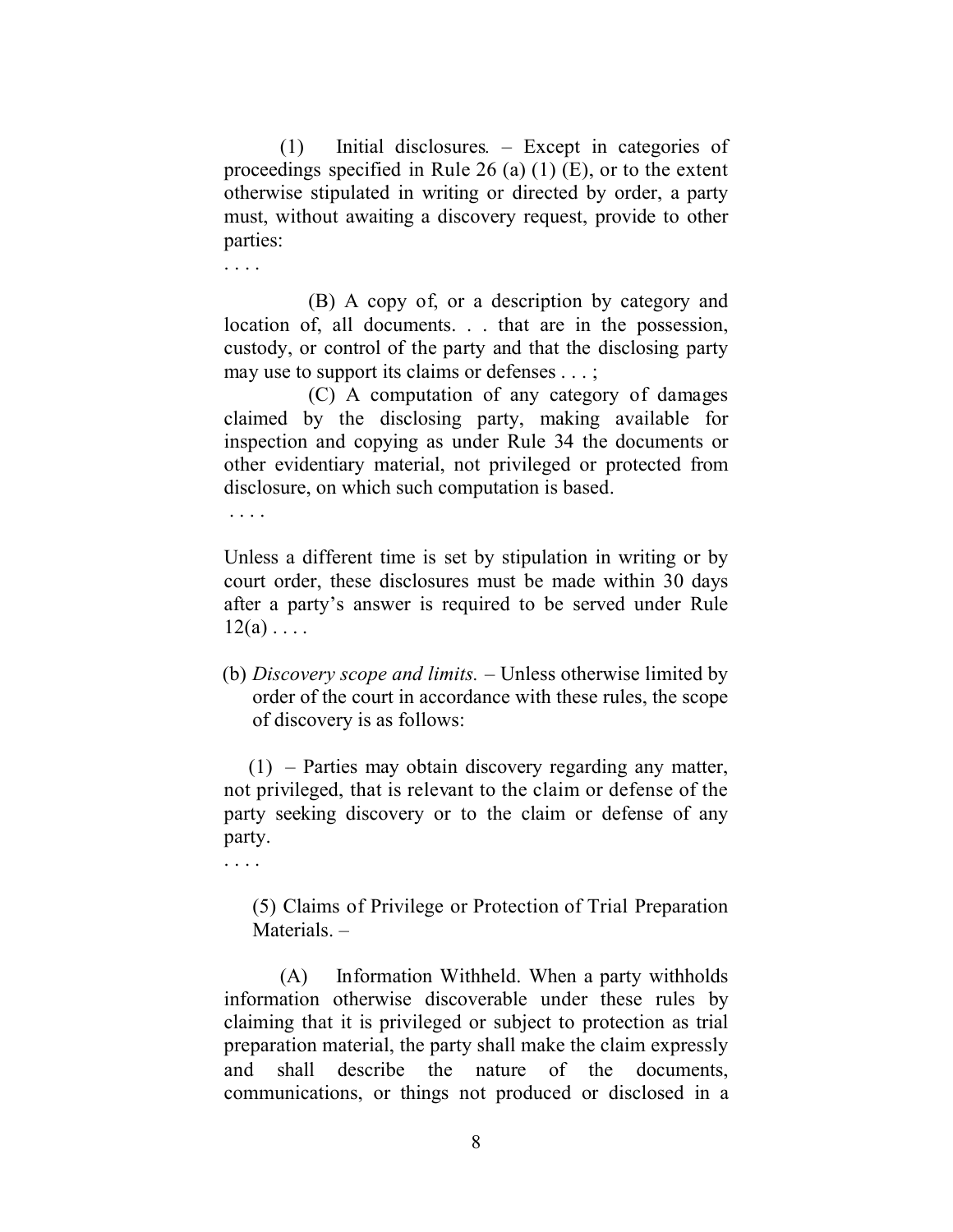manner that, without revealing information itself privileged or protected, will enable other parties to assess the applicability of the privilege or protection.

(c) *Protective Orders.* – Upon motion by a party or by the person from whom discovery is sought . . . the court in which the action is pending . . . may make any order which justice requires to protect a party or person from annoyance, embarrassment, oppression, or undue burden or expense, including one or more of the following:

(1) That the disclosure or discovery not be had;

(2) That the disclosure or discovery may be had only on specified terms and conditions, including a designation of the time or place;

. . . .

. . . .

(4) That certain matters not be inquired into, or that the scope of the disclosure or discovery be limited to certain matters;

. . . .

If the motion for a protective order is denied in whole or in part, the court may, on such terms and conditions as are just, order that any party or other person provide or permit discovery. . . . The filing of a motion under [this rule] shall stay the disclosure or discovery at which the motion is directed pending further order of the court. . . . Counsel seeking such relief shall request the court for a ruling or a hearing thereon promptly after the filing of such motion, so that disclosure or discovery shall not be delayed in the event such motion is not well taken.

[ $[$ [20] Under Rule 26(a)(1)(B) & (C), a party is required to disclose, without waiting for a discovery request, all documents which it may use to support its claims and a computation of any category of damages claimed by the party, together with all documents upon which the computation is based. Given FIB was claiming attorney fees, it was required to provide the relevant information regarding its claim. *See Tolin,* ¶ 7, 294 P.3d at 882; *Pekas,* 903 P.2d at 536. An itemized billing statement, listing the nature of the services performed, the time expended and the hourly rate is required to prove a claim for attorney fees, and is, therefore, a required disclosure under Rule  $26(a)(1)(B)$  & (C), unless there is a basis to withhold it. *Id. See also Ringolsby,* ¶ 17, 193 P.3d at 1170.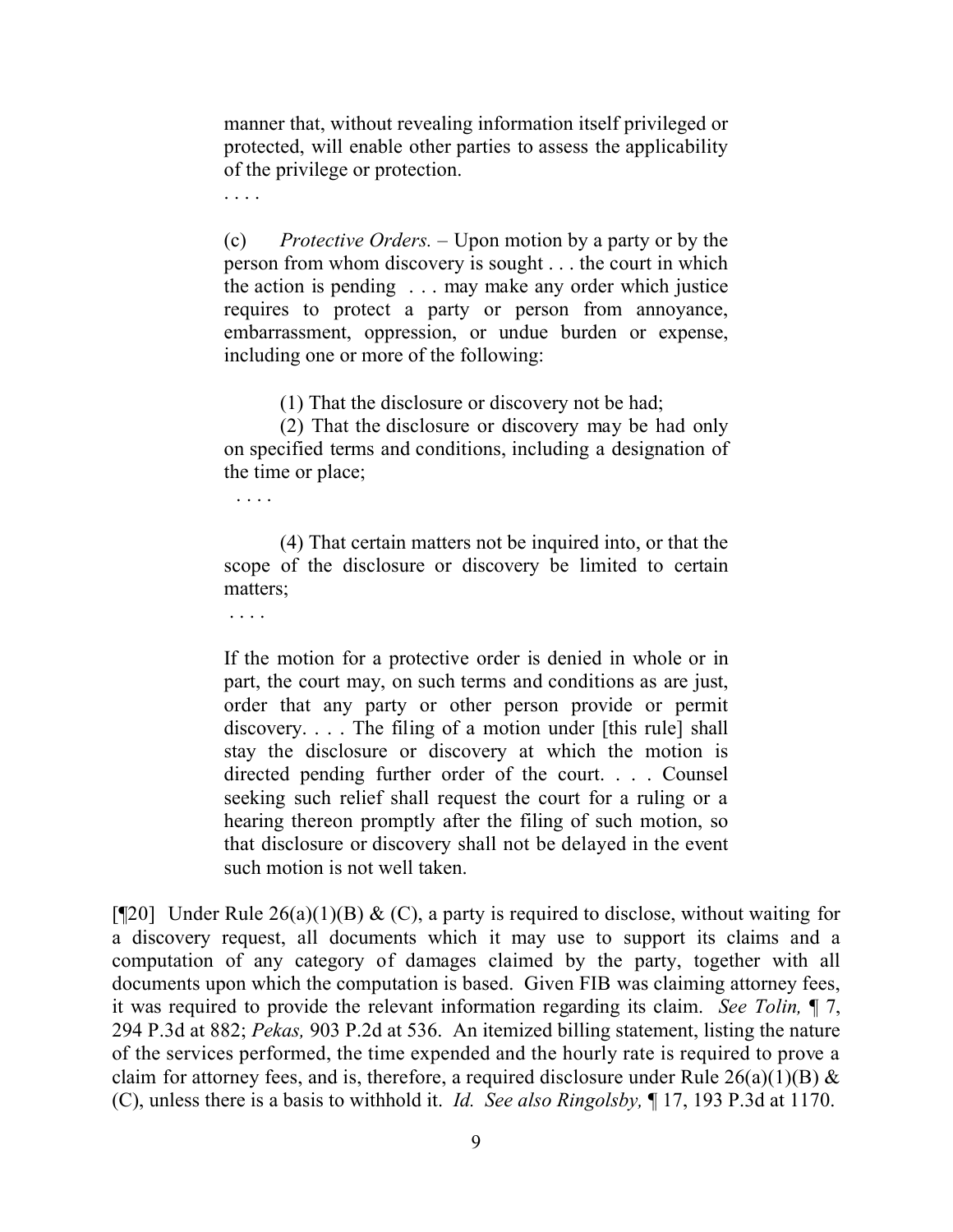[¶21] Rule 26 recognizes that certain information may be privileged or protected from disclosure. However, under Rule 26(b)(5)(A), when a party withholds information otherwise discoverable on the basis that it is privileged, the party must make the claim expressly and describe the nature of the documents withheld in a "manner that . . . will enable other parties to assess the applicability of the privilege or protection." Often, this information is provided via a privilege log. *See generally*, *Williams v. Sprint United Mgmt. Co.,* 238 F.R.D. 633, 645 (D. Kan. 2006) (interpreting analogous federal rule). The party seeking to withhold the information may file a motion for a protective order under Rule 26(c). When seeking a protective order, counsel is required to request a hearing or ruling promptly after the motion is filed to avoid unduly delaying discovery. Rule 26(c). The party asserting the privilege has the burden of establishing it applies. *Clarke v. American Commerce Nat'l Bank,* 974 F.2d 127, 129 (9<sup>th</sup> Cir. 1992). *See generally*, *Aland v. Mead,* 2014 WY 83, ¶ 77, 327 P.3d 752, 773 (Wyo. 2014) (recognizing the State had burden of proving requested documents were protected by the attorney-client privilege).

[¶22] The record in this case does not indicate that FIB provided a detailed attorney fee statement or a privilege log as part of its initial disclosures. Indeed, FIB apparently did not formally claim the information was privileged until after the district court granted the partial summary judgment and ruled there were genuine issues of material fact regarding the attorney fees claim. FIB finally asserted in its motion for *in camera* review of its unredacted statement of costs and fees that the statement "contains confidential attorneyclient privileged information that Plaintiff does not waive." Even that filing did not satisfy the privilege log requirement of Rule  $26(b)(5)(A)$  or constitute an appropriate motion for a protective order under Rule 26(c).

[¶23] The district court eventually ordered disclosure of the attorney fee statement when it denied FIB's motion for *in camera* review, effectively rejecting FIB's claim that the attorney fee statement was privileged. The district court was correct. Attorney fee statements are not privileged simply because they pertain to the attorney-client relationship. Wyo. Stat. Ann. § 1-12-101 (LexisNexis 2015) generally describes the privilege as including communications "made to [the attorney] by his client . . . in that relation, or his advice to his client[.]" Attorney billing information often does not fall within that definition. 81 Am.Jur.2d Witnesses  $\S$  379 states the general rule:

> Typically, the attorney-client privilege does not extend to the fee agreement, billing records, or expense reports. However, although a simple invoice ordinarily is not privileged, billing records may be protected by the attorney-client privilege where they reveal the nature of the services rendered. . . .

### **All narrative statements in attorney fee statements are not per se privileged; rather, parties claiming the privilege**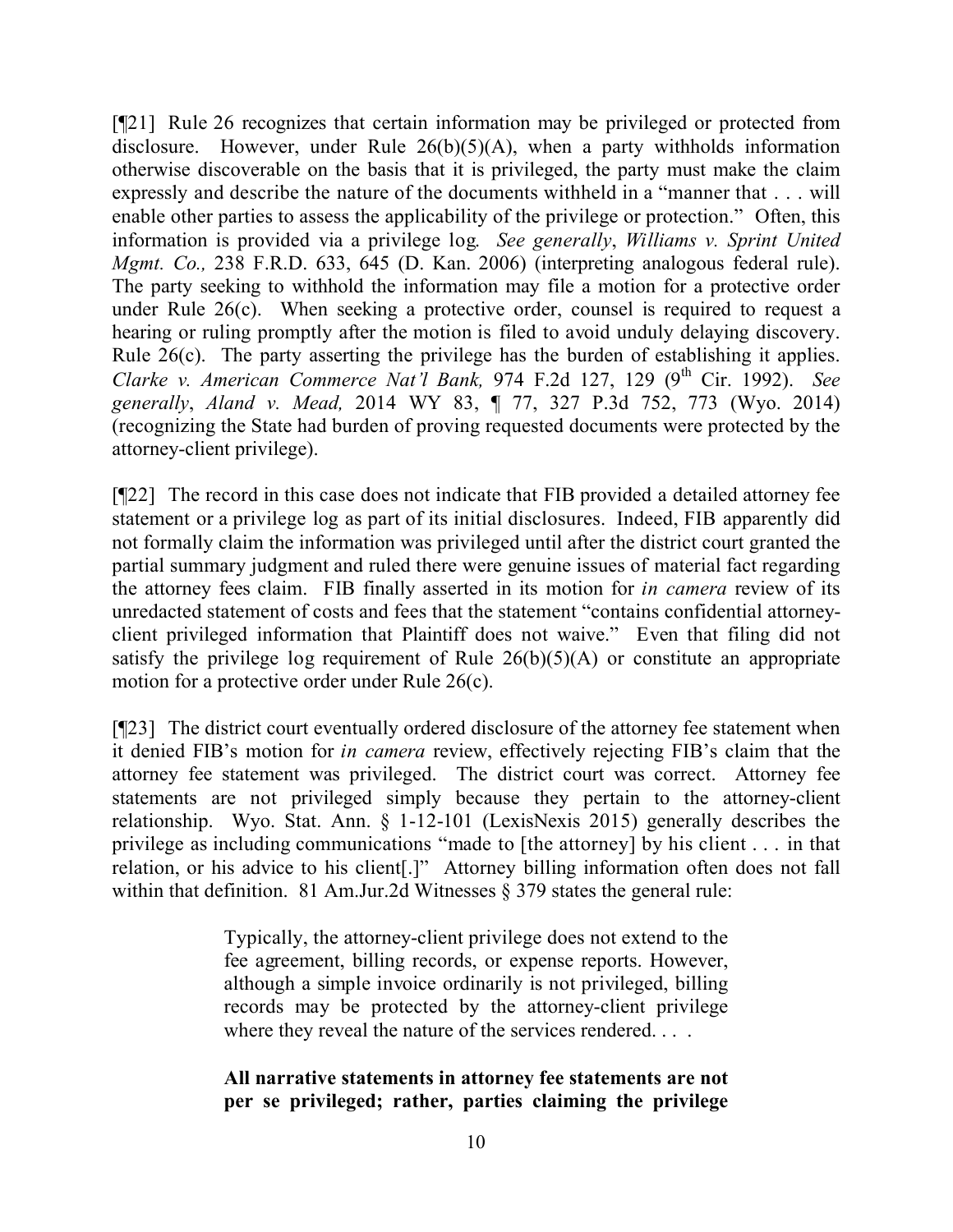#### **will have to show its application to particular narrative statements in the billing records**.

(emphasis added and footnotes omitted).

 $\overline{a}$ 

[¶24] In addition, by making a claim for attorney fees, a party generally waives the attorney-client privilege and work product protections. 32B Am.Jur.2d Federal Courts § 2118. "[A] plaintiff waive[s] attorney-client privilege and work product protection with regard to complete, unredacted bills from its attorneys by seeking attorney's fees as damages for breach of contract." *Id.,* citing *Energy Capital Corp. v. United States,* 45 Fed. Cl. 1179 (2000). In *Measom v. Greenwich & Perry Street Housing Corp.,* 752 N.Y.S.2d 194, 196 (N.Y. Civ. Ct. 2002), the court stated: "In seeking to recover their attorneys' fees and expenses, plaintiffs have placed the reasonableness, necessity, and value of their attorneys' services squarely in issue, for plaintiffs' own benefit." "To the extent the attorneys' time records are material and necessary to these issues, plaintiffs have waived any privilege." *Id.* In *Ringolsby,* we addressed the waiver of the attorneyclient privilege through submission of attorney fee bills and provided an alternative to parties concerned about such waiver. We stated the claimant "could have reworded the task descriptions on the billing statements in such a manner that attorney-client privilege would not be waived rather than submitting redacted statements." *Ringolsby,* ¶ 21, 193 P.3d at 1171.

[¶25] In sum, when a party makes a claim for attorney fees, the billing statements generally fall within the scope of production required under Rule 26. Attorney fee statements are not, by definition, protected under the attorney-client privilege. There is no blanket rule permitting a party to refuse to produce all of its detailed billing statements. *Tacke v. Energy West, Inc.,* 227 P.3d 601, 609-10 (Mont. 2010). In some instances, however, a billing statement may contain communications between the client and the attorney or legal advice given, bringing it under the definition of privilege in § 1- 12-101. If a party believes that some of the material is privileged, it may withhold the information but it must provide an appropriate privilege log. It may also file a motion for a protective order, so the court can devise a plan to protect truly privileged material while allowing the opposing party a sufficient opportunity to review the bills to determine whether the charges are reasonable. In the alternative, the party can reword the task descriptions to remove the privileged materials. *Ringolsby, supra.*<sup>1</sup>

<sup>&</sup>lt;sup>1</sup> To assist in the just, speedy and inexpensive determination of cases, Rule 26 appropriately places the burden of early disclosure on the party who will present the evidence. We recognize that some privileged information may be included in attorney fee statements. The privilege log and a protective order procedure should adequately protect such information. Rule 26(a) permits a trial court, in appropriate situations, to set times for disclosure or even to defer disclosure until after liability has been established. Nevertheless, a party like FIB cannot simply refuse to provide any information about attorney fees, effectively preventing any discovery on its claimed damages and increasing costs to both sides.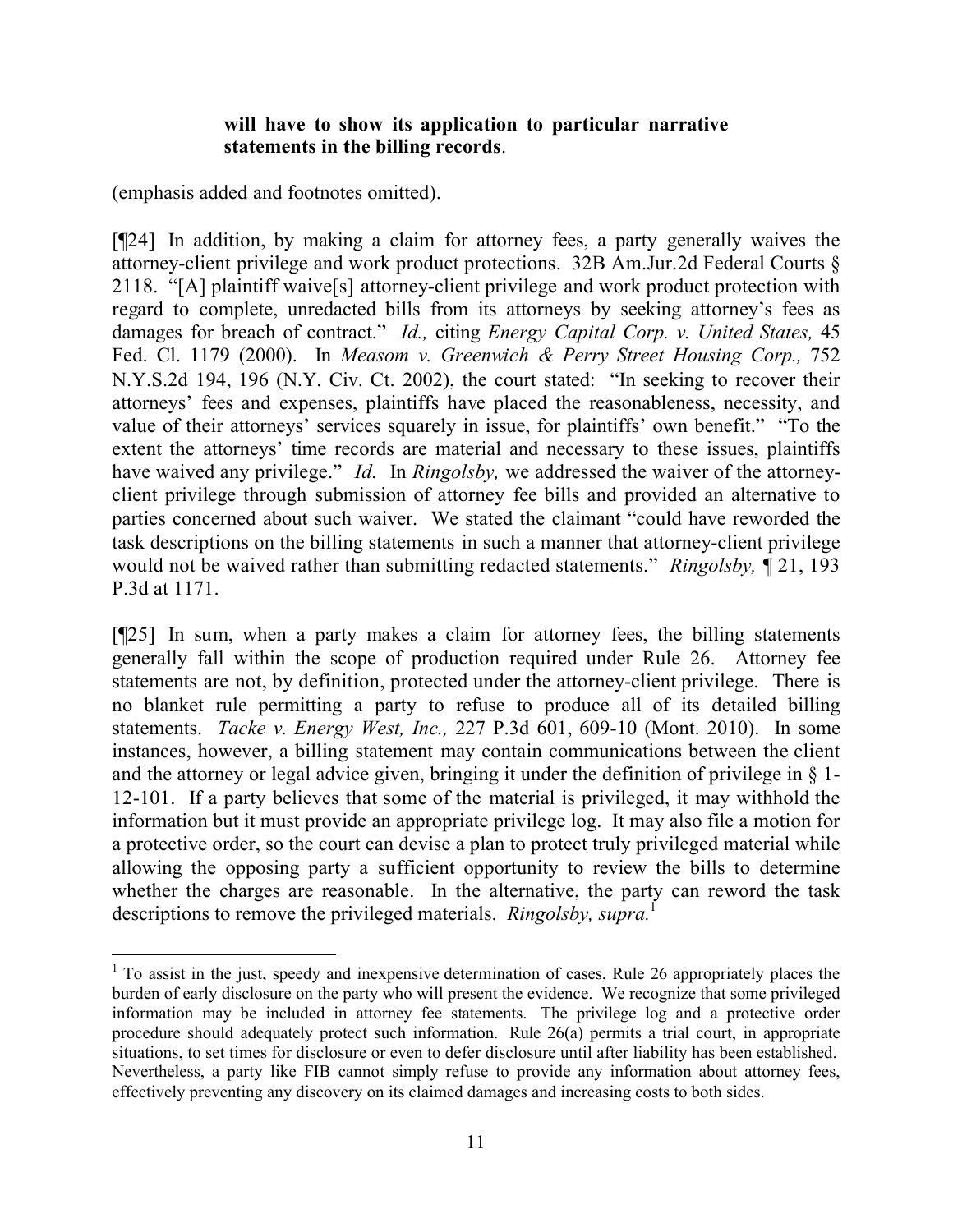[¶26] Given FIB did not provide its detailed billing statement or a privilege log or file a motion for a protective order, it is clear that FIB did not comply with its discovery obligations under the rules of civil procedure. Consequently, we look to W.R.C.P. 37 for the remedy for the discovery violations:

> *(a) Motion for order compelling discovery.* – A party, upon reasonable notice to other parties and all persons affected thereby, may apply for an order compelling disclosure or discovery as follows:

(2) Motion.

(A) If a party fails to make a disclosure required by Rule 26(a), any other party may move to compel disclosure and for appropriate sanctions. The motion must include a certification that the movant has in good faith conferred or attempted to confer with the party not making the disclosure in an effort to secure the disclosure without court action.

. . . .

*(c) Failure to disclose; false or misleading disclosure; refusal to admit.*

(1) A party that without substantial justification fails to disclose information as required by Rule 26(a) or  $26(e)(1)$  or to amend a prior response to discovery as required by Rule 26(e)(2), is not, unless such failure is harmless, permitted to use as evidence at trial, at a hearing, or on a motion any witness or information not so disclosed. In addition to or in lieu of this sanction, the court, on motion and after affording an opportunity to be heard, may impose other appropriate sanctions. In addition to requiring payment of reasonable expenses, including attorney's fees caused by the failure, these sanctions may include any of the actions authorized under Rule  $37(b)(2)(A)$ , (B), and (C) and may include informing the jury of the failure to make the disclosure.

[¶27] Mr. Dishman asserts FIB's unredacted billing statement should have been excluded from evidence at trial under Rule  $37(c)(1)$ , and, without that information, FIB would have been unable to satisfy its burden of proving its attorney fees were reasonable.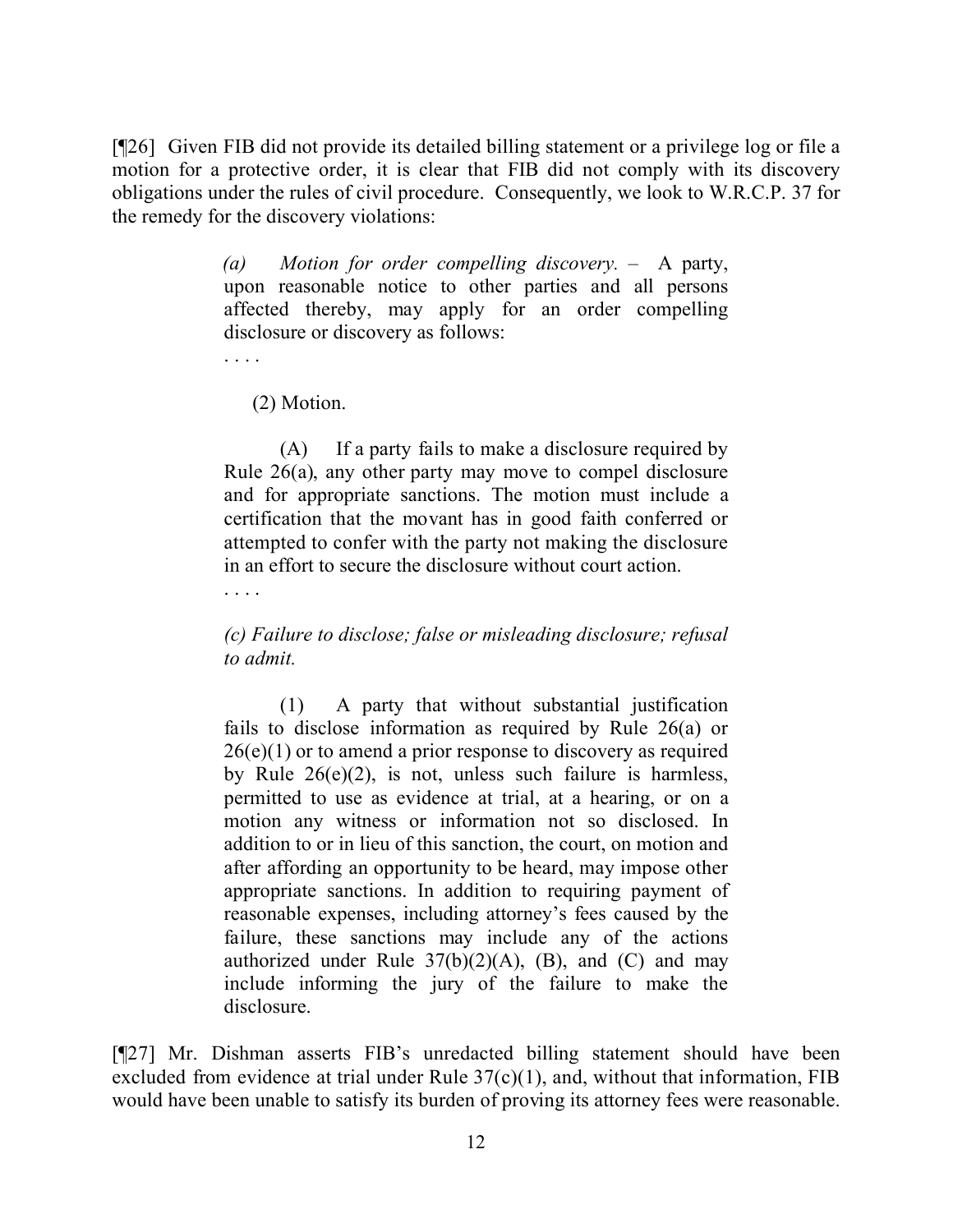The district court rejected Mr. Dishman's argument, faulting him for not filing a motion to compel FIB to produce the documents. During the bench trial, the court repeatedly informed Mr. Dishman's counsel that, since they elected not to pursue production of the documents through a motion to compel, it was not going to exclude the documents from the evidence at trial.

[¶28] A litigant can certainly file a motion to compel production of information it believes it is entitled to under the rules of discovery, and that will often be the most prudent course of action. However, by placing the burden of compelling production of the documents upon Mr. Dishman, the district court misinterpreted the requirements under Rules 26 and 37. Wright & Miller, 8B Fed. Prac. & Proc. Civ. § 2289.1 (3d ed. 2015) explained that F.R.C.P.  $37(c)(1)$ , which is similar to W.R.C.P.  $37(c)(1)$ , provides for "automatic exclusion" of the undisclosed materials, although courts still have discretion and may choose to impose alternative sanctions. The authors described the purposes of the rule:

> In large measure, [the automatic exclusion] sanction was intended to put teeth into the mandatory initial disclosure requirements. . . . **The sanction is automatic in the sense that there is no need for the opposing party to make a motion to compel disclosure . . . in order to compel a further disclosure, as a predicate for imposition of the sanction of exclusion.** . . .

> The sweep of this exclusion is softened by the proviso that it should not apply if the offending party's failure to disclose was "substantially justified," and that even if the failure was not substantially justified the exclusion should not apply if the failure was "harmless."

Wright & Miller, 8B Fed. Prac. & Proc. Civ. § 2289.1. Thus, the district court incorrectly interpreted the discovery rules when it stated that Mr. Dishman was required to file a motion to compel before the automatic exclusion sanction could be applied.

[ $[$ [29] Rule 37(c)(1) provides that a party who, without sufficient justification, fails to disclose information as required by Rule 26 is not permitted to use that evidence at trial, unless the failure is harmless. Mr. Dishman claims FIB's failure to disclose its statement until October 9, 2014, for the trial on October 14, 2014, was not harmless because his legal team had only one business day to review the information. The certificate of service accompanying the unredacted fee statement says it was hand delivered to Mr. Dishman's attorneys on October 9, 2014. The record also contains an email communication indicating that FIB emailed the unredacted information to Mr. Dishman's attorneys at 9:26 a.m. on Thursday, October 9, 2014. Mr. Dishman's attorneys, therefore,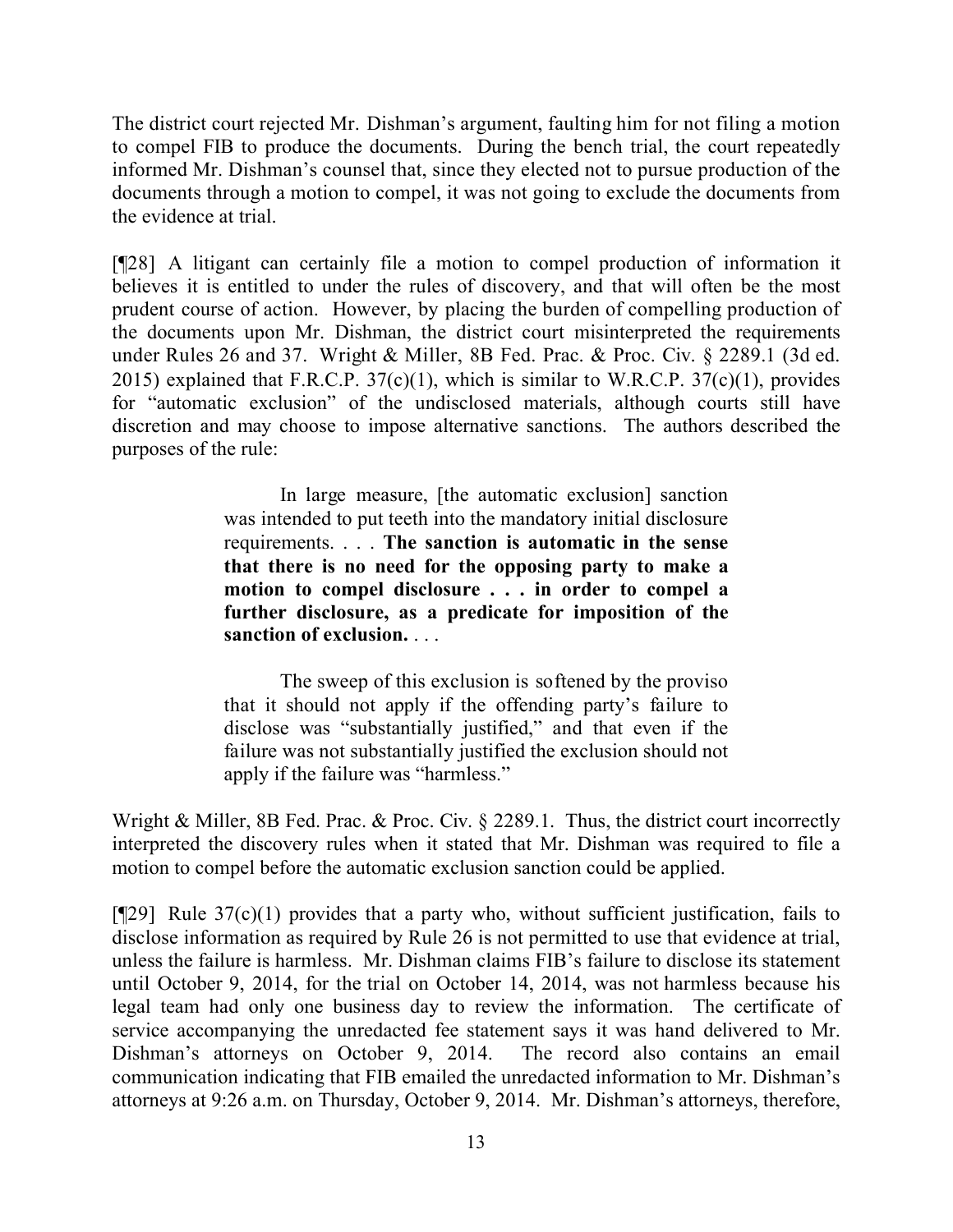had over four days to review the information, although that period included a weekend and Monday, October 13, 2014, which was Columbus Day.

[¶30] The trial transcript demonstrates that Mr. Dishman was sufficiently prepared to challenge FIB's attorney fees request. Mr. Dishman's attorneys questioned FIB's numerous witnesses extensively and in great detail about the proceedings in the case and various entries in the attorney fees statement. In addition, the October 9, 2014 email from FIB's attorneys, which included the unredacted fee statement, said: "If you need more time to review this before trial is scheduled, I will not object to a continuance." Mr. Dishman did not request a continuance. Under these circumstances, FIB's failure to provide the information required by Rule 26 was harmless. The district court did not err by allowing the unredacted fee statement into evidence.

[¶31] Mr. Dishman also complains that by allowing FIB to present the unredacted fee statement at trial, FIB was given "more than one bite at the apple," contrary to our decision in *Ringolsby*. Ringolsby was awarded damages, attorney fees and costs in an earlier action. While attempting to collect the judgment, he filed an action to pierce the corporate veil. After securing a judgment on the piercing claim, Ringolsby filed a motion for attorney fees and costs using a redacted billing statement. Although he offered to provide the unredacted statement for *in camera* review if requested by the district court, the court ruled that Ringolsby had not met his burden of proving his attorney fees were reasonable and was not entitled to a second opportunity through an *in camera* review of the billing statement. *Ringolsby,* ¶¶ 3-11, 193 P.3d at 1168-69. This Court upheld the district court's ruling. *Id.,* ¶¶ 16-18, 193 P.3d at 1170-71. *See also Pekas,* 903 P.2d at 537 (stating "if a party has had an opportunity to present proof of attorney fees to the trial court, and they fail to do so, the award will be summarily reversed on appeal with no remand.").

[¶32] *Ringolsby* addressed a much different situation than the present case. Here, the only evidentiary hearing on attorney fees took place during the bench trial. The unredacted fee statement was presented at that time. FIB asked, in a pretrial motion, for permission to present the statement *in camera*, but the district court denied that request. Contrary to Mr. Dishman's assertion, his earlier communications asking for the information did not provide FIB with opportunities (bites of the apple) to prove its attorney fees. Likewise, the district court did not deny FIB's request for fees on summary judgment; it merely stated there were genuine issues of material fact that needed to be determined at a full evidentiary hearing. The proceedings in this case did not provide FIB with multiple opportunities to prove its attorney fees claim.

# **3. Attorney Fees Award**

[¶33] Mr. Dishman argues the district court abused its discretion by awarding FIB over \$18,000 in attorney fees and costs to secure a judgment on a debt with a principal balance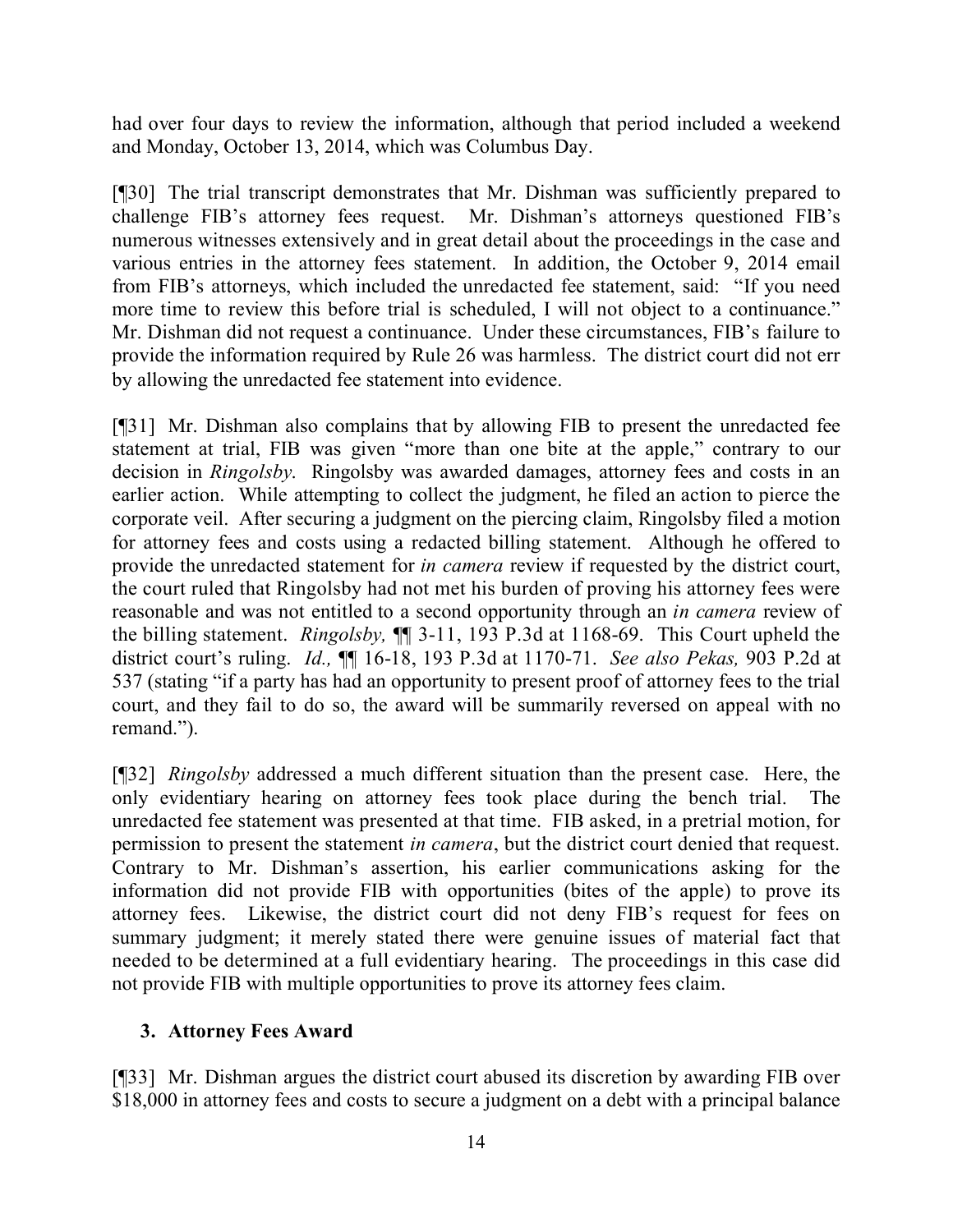of less than \$15,000. He asserts FIB's fees were not reasonable. As we stated, *infra,* the district court has broad discretion in awarding fees, but the claimant has the burden of showing the fees are reasonable under the federal lodestar test.

[¶34] The district court accurately stated that this judicial foreclosure action was significantly more complex than a typical advertisement and sale foreclosure. However, in awarding FIB most of its requested fees and costs, the district court did not take into account the bank's discovery violations or its obligation to exercise billing judgment. As we discussed above, FIB did not follow the proper course in asserting its billing statement was privileged, undertake an appropriate analysis to determine whether the information was actually subject to privilege, or make any effort to reword its descriptions to avoid possible disclosure of privileged material. Instead, it simply withheld the information without explanation and then filed a belated motion to present the information to the district court *in camera*.

[¶35] Under these circumstances, it is unreasonable to expect Mr. Dishman to pay fees associated with FIB's improper efforts to avoid its discovery responsibilities and to skirt its burden of proving in open court that its fees were reasonable. *See generally*, *Hensley v. Eckerhart,* 461 U.S. 424, 103 S. Ct. 1933, 76 L. Ed. 2d 40 (1983) (discussing generally the concept of carving out unsuccessful or improper fees from an attorney fees award). Some of the improper fees were disallowed as part of the district court's rejection of fees associated with FIB's expert attorney. However, there were other fees associated with FIB's discovery violations that were unreasonable and should have also been denied, including: 1) an October 6, 2014, \$182 charge for research on *in camera* review of privileged documents and incorporation of the same into FIB's trial summary; 2) an October 7, 2014, \$168 charge for research on *in camera* review; 3) October 9, 2014 charges of \$307.50 and \$15 for follow-up after the district court denied *in camera* review of the billing statement, preparation of supplemental exhibits (including the unredacted billing statement), and email correspondence with opposing counsel concerning the supplemental exhibits. In addition, FIB charged at least one-half hour of attorney time on five separate occasions for preparation of its statement of fees. That should have been a very simple administrative task involving little more than printing the bills but, because FIB improperly redacted the description of services from the statements, it resulted in \$195 in attorney fees. The fees related to FIB's discovery violations totaled \$867.50. They were not reasonable and should not have been charged to Mr. Dishman.

[¶36] The district court's decision also does not reflect that it held FIB to its duty to exercise billing judgment by "writing off unproductive, excessive, or redundant hours.'" *NRF, ¶* 9, 294 P.3d at 883-84, quoting *Green,* 284 F.3d at 662. According to Mr. Dishman, FIB should not have expended funds for: preparing documents for an advertisement and sale foreclosure when it did not proceed that way; exploring various legal issues like lender liability; service by publication; and unnecessary discovery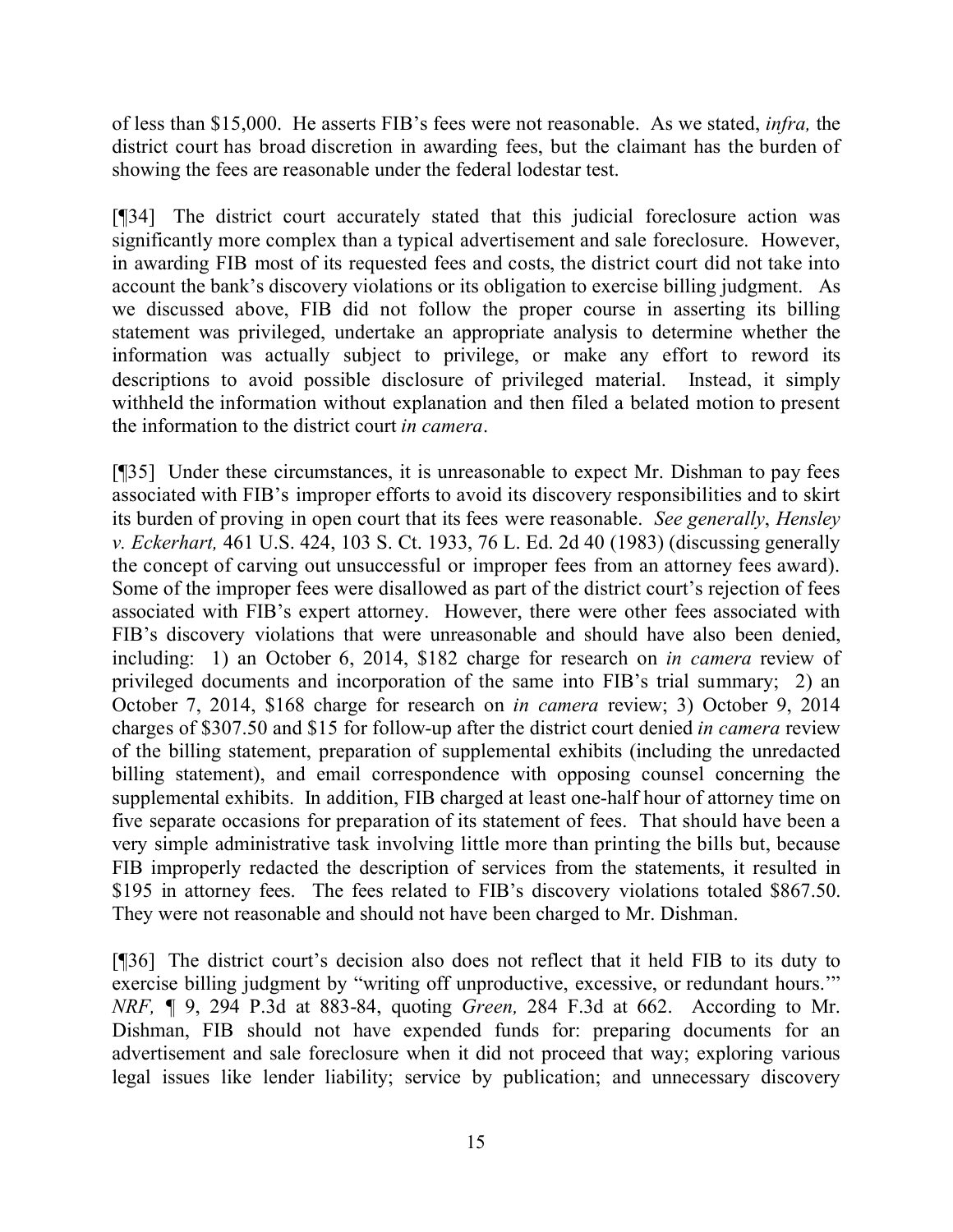requests. He also claims FIB spent an exorbitant amount of time preparing for summary judgment.

[¶37] As Mr. Dishman points out, FIB's billing statement included charges for preparing for foreclosure by advertisement and sale, which it did not complete. Those fees included: 1) a June 14, 2013 charge of \$80 for beginning work on notice of intent to foreclose; 2) a July 15, 2013 charge of \$80 for "[b]rief review of foreclosure policy, update to partner, update to client, began revisions to draft of notice of intent to foreclosure;" 3) a July 16, 2013 charge of \$176 for "[c]ontinued revisions on notice of intent to foreclosure, finalize documents, forward to partner for review;" 4) a July 31, 2013, \$156 charge for "[r]eview of title work, review of 10 day Notice of Intent to Foreclose in draft," and "[c]onsider good faith issues and follow up on the same." In total, FIB charged \$492 for preparation of an advertisement and sale foreclosure which was never completed. The time spent in the effort was unproductive and should have been written off as part of FIB's billing judgment.

[¶38] FIB also charged \$704 for researching "lender liability" on August 1 and 2, 2013. At trial, FIB's attorney testified the task described as "lender liability" research included investigation of how to properly foreclose upon an incompetent person, the process of judicial foreclosure and how to avoid risks associated with those procedures. The mortgage and the credit agreement executed by Mr. Dishman allowed FIB to recover its attorney fees for enforcement of the agreement. Given Mr. Dishman did not assert a claim for "lender liability" at any time during this action, the time FIB's counsel spent researching lender liability was not necessary to the enforcement of the agreements in this case. The fees associated with research of lender liability were not recoverable.

[¶39] The district court also approved the attorney fees and costs associated with service of process by publication. W.R.C.P. 4 governs service of process and provides in relevant part:

> (d) *Personal Service.* – The summons and complaint shall be served together. The plaintiff shall furnish the person making service with such copies as are necessary. Service shall be made as follows:

> (1) Upon an individual other than a person under 14 years of age or an incompetent person, by delivering a copy of the summons and of the complaint to the individual personally, or by leaving copies thereof at the individual's dwelling house or usual place of abode with some person over the age of 14 years then residing therein, or at the defendant's usual place of business with an employee of the defendant then in charge of such place of business, or by delivering a copy of the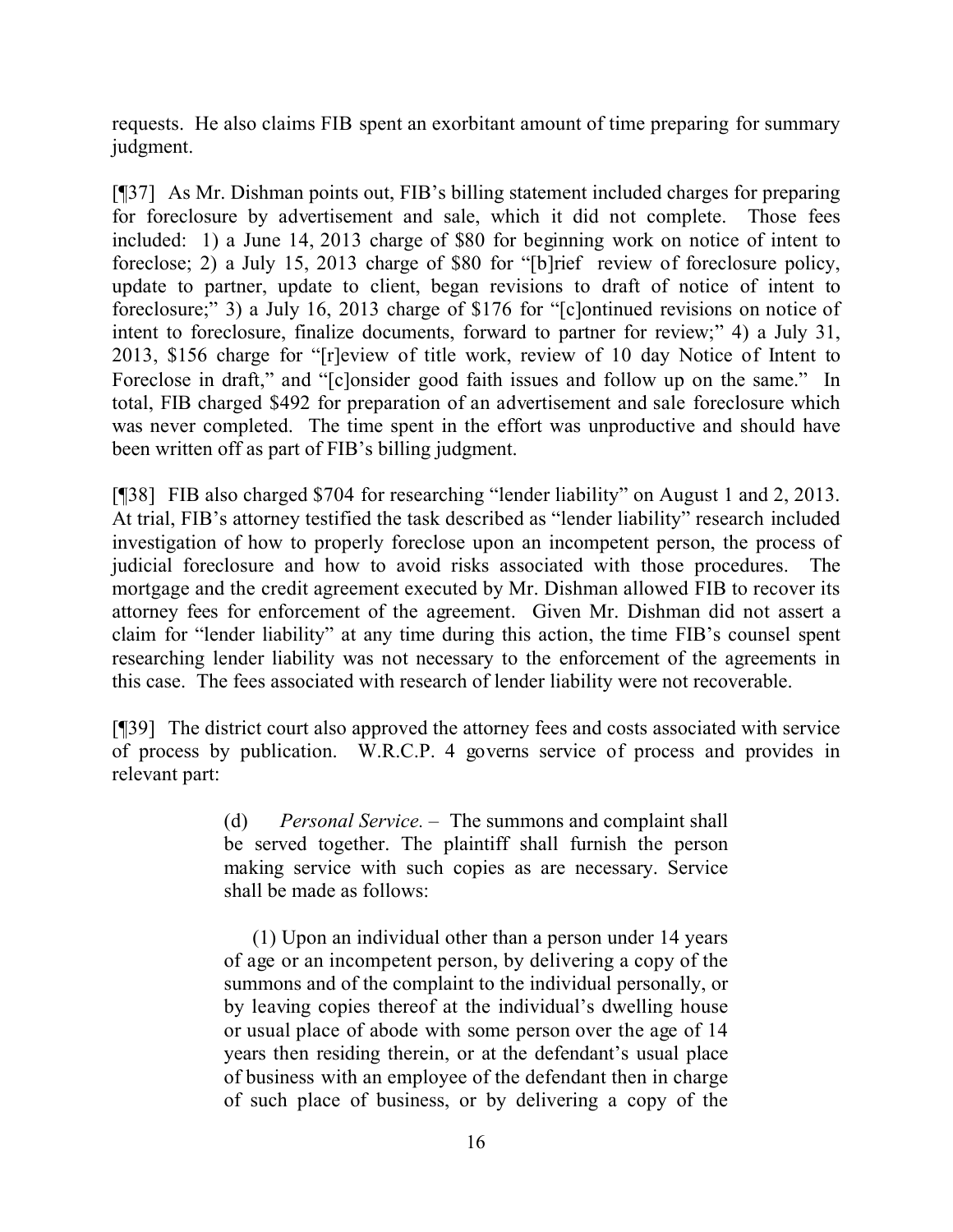summons and of the complaint to an agent authorized by appointment or by law to receive service of process;

(2) Upon a person under 14 years of age or an incompetent person, by serving the same upon the guardian or, if no guardian has been appointed in this state, then upon the person having legal custody and control or upon a guardian ad litem;

. . . .

*e) Service by Publication.* – Service by publication may be had where specifically provided for by statute, and in the following cases:

(1) When the defendant resides out of the state, or the defendant's residence cannot be ascertained, and the action is:

(iii) For the sale of real property under a mortgage, lien or other encumbrance or charge;

. . . .

(3) In actions which relate to, or the subject of which is real or personal property in this state, when a defendant has or claims a lien thereon, or an actual or contingent interest therein or the relief demanded consists wholly or partly in excluding the defendant from any interest therein, and . . . defendant's place of residence cannot be ascertained[.]

. . . .

(e) *Requirements for Service by Publication.* – Before service by publication can be made, an affidavit of the party, or the party's agent or attorney, must be filed stating that service of a summons cannot be made within this state, on the defendant to be served by publication, and stating the defendant's address, if known, or that the defendant's address is unknown and cannot with reasonable diligence be ascertained, detailing the efforts made to obtain an address, and that the case is one of those mentioned in subdivision (e); and when such affidavit is filed, the party may proceed to make service by publication. In any case in which service by publication is made when the address of a defendant is known, it must be stated in the publication. Immediately after the first publication the party making the service shall deliver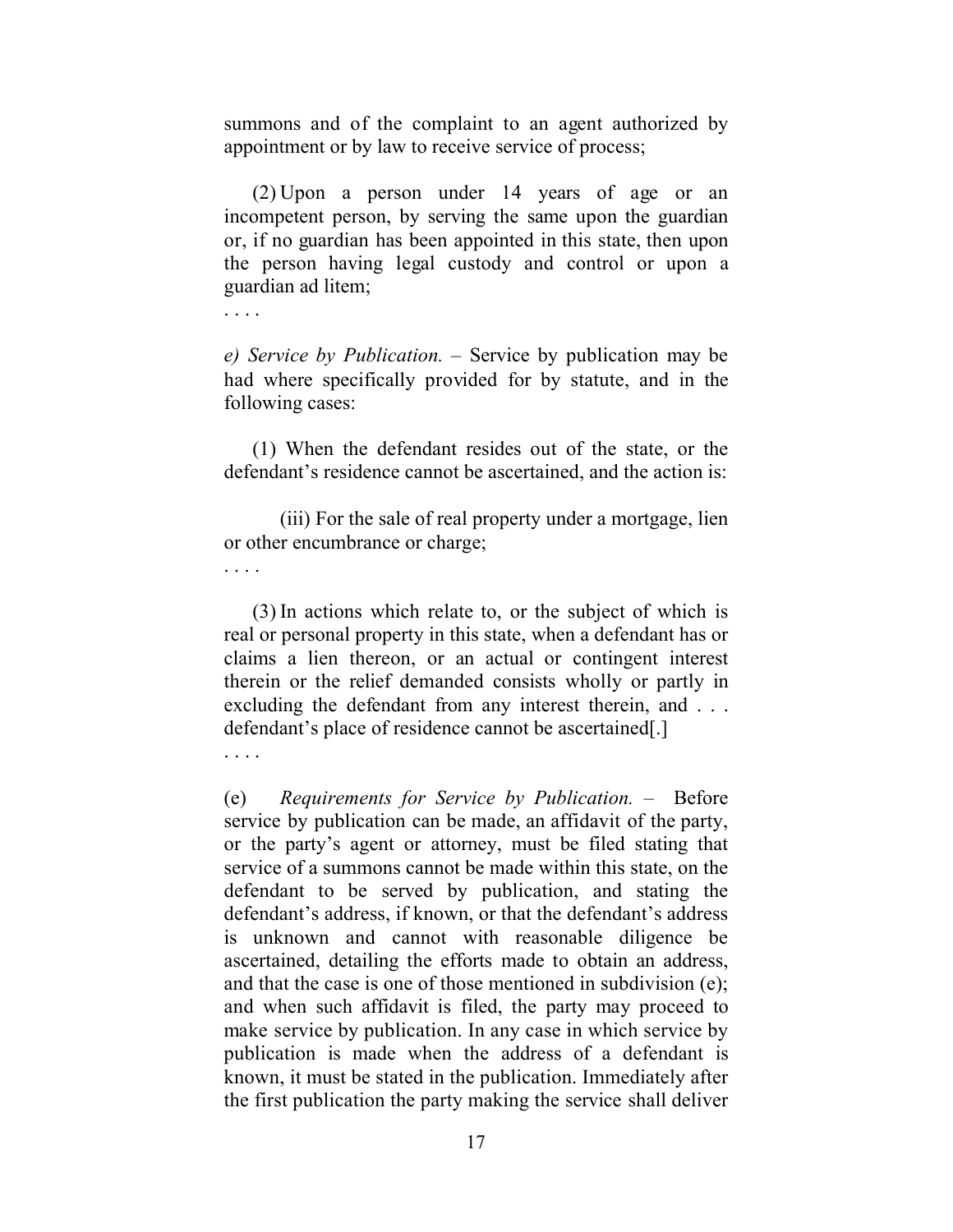to the clerk copies of the publication, and the clerk shall mail a copy to each defendant whose name and address is known by registered or certified mail and marked "restricted delivery" with return receipt requested, directed to the defendant's address named therein, and make an entry thereof on the appearance docket.

[¶40] FIB filed an affidavit pursuant to Rule 4(f) stating that service of process by publication was warranted because efforts to serve Mr. Dishman at his home were unsuccessful, the property appeared vacant, and, although attempts had been made to serve him at the LCC, it could not confirm that he actually lived there. These statements are contradicted in other parts of the record. In a November 19, 2013 certified letter to Ms. Dow, FIB indicated the bank was aware that Mr. Dishman lived at LCC, it had been informed by LCC that Ms. Dow held power of attorney for Mr. Dishman and gave her notice the case was pending in district court.

[¶41] The record also indicates that FIB knew Mr. Dishman was incompetent. FIB's attorney, Megan Goetz, testified:

> Q. Were there issues – once the complaint was drafted, were there issues in getting Mr. Dishman served?

A. There were.

Q. Can you please describe those?

A. We were unable to get Mr. Dishman served at [the mortgaged property]. We had been told through a grapevine chain of communications at the bank that we believed initiated with Ms. Dow that Mr. Dishman was located at the Laramie Care Center. We had been sending demand letters and notices via certified mailed to Mr. Dishman at both addresses.

Interestingly enough, they were being returned. They were initially returned by the Laramie Care Center, later accepted. At one point the certified mailing was actually changed. We're not sure how that happened. But someone changed the address on the green card and had it sent to Ms. Dow at [her] address.

We then received that notice and tried to make contact with Ms. Dow at [her address] and the letters were returned.

And we received – I received a call from Laramie Care Center finally saying, yes, he was there, he was incompetent, and we should stop contacting them or trying to get any information out of them.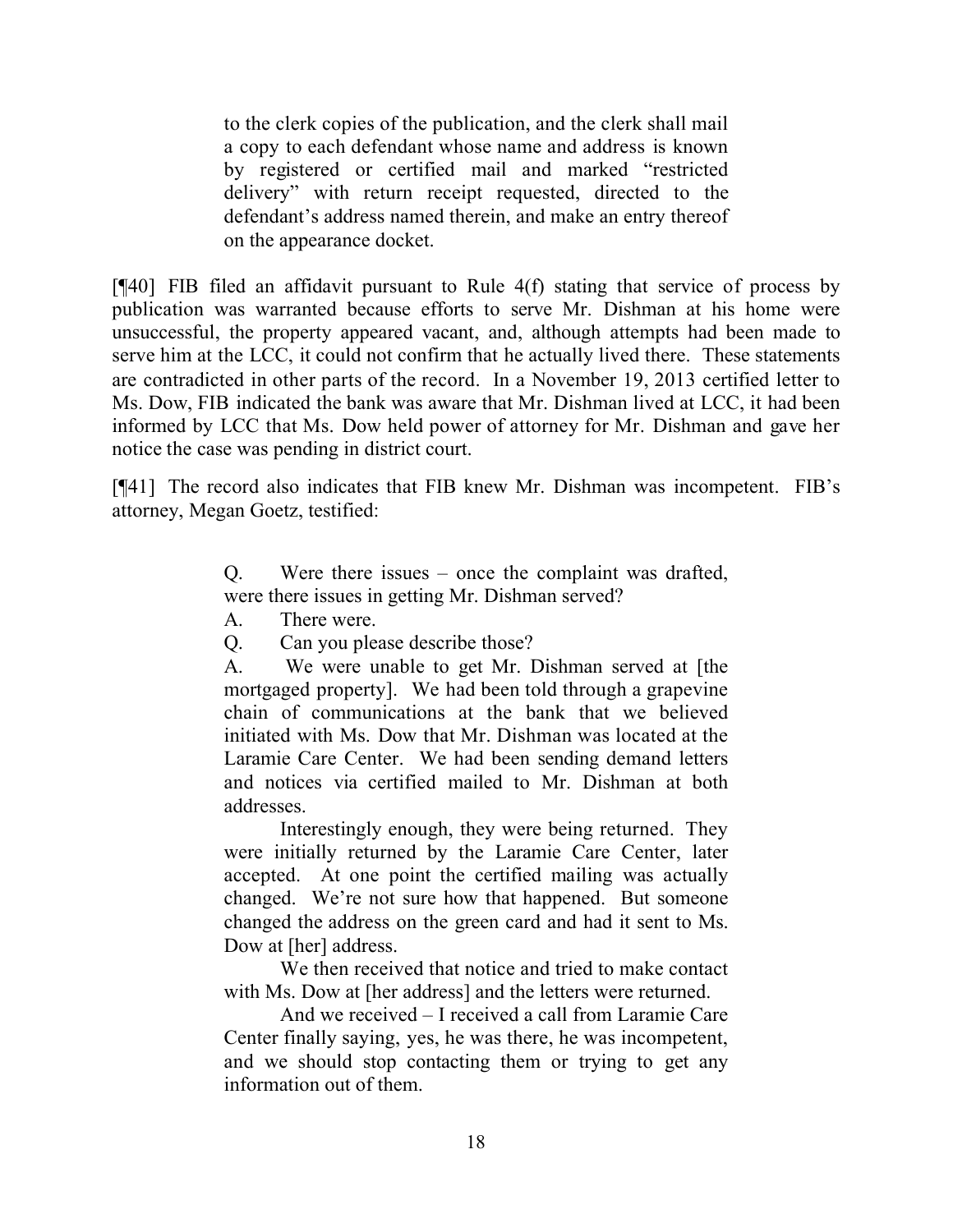[¶42] Service of process by publication is only allowed when personal service is not reasonable or practical. *See, e.g.*, *First Wyo. Bank, N.A., Rawlins v. Trans Mountain Sales & Leasing, Inc.,* 602 P.2d 1219, 1223 (Wyo. 1979); *In re Longquest's Estate,* 526 P.2d 994, 998 (Wyo. 1974). FIB knew Mr. Dishman's location, knew he was incompetent, believed Ms. Dow was his attorney-in-fact, and knew her address. Consequently, it could have personally served Mr. Dishman under Rule 4(d)(2) by serving Ms. Dow. FIB's counsel charged \$270 in fees for service by publication and the cost of publication was \$693, for a total of \$963. Those expenses were unreasonable and should have been deducted from FIB's request.

[¶43] Mr. Dishman also challenges the fees associated with FIB's discovery requests, seeking information about the status and condition of the house and an accounting of the payments he had made to the bank. He claims the bank could have obtained the information about the house by driving by and FIB already had the information about his payments. The district court did not abuse its discretion by allowing FIB to recover the fees associated with the discovery requests. The bank was entitled to detailed information about its collateral, i.e., whether it was occupied, its condition, and who was taking care of any required maintenance. The question about Mr. Dishman's records of the payments he made to the bank was also relevant to determine whether there was any discrepancy in the bank's accounting and calculation of the amounts due.

[¶44] Finally, Mr. Dishman challenges the amount awarded to FIB for preparation of the summary judgment materials, which he calculates as \$3,611. Mr. Dishman's principal argument is that FIB's right to a judgment on the amounts due under the line of credit was not contested. The district court correctly recognized there is nothing in the record showing that Mr. Dishman conceded the debt or the principal amount due early in the litigation. In fact, the documents in the record, including his answer which denied almost every allegation of the complaint, demonstrate that all of FIB's claims were at issue until Mr. Dishman responded to FIB's motion for summary judgment. At that point, he conceded he owed the principal amount of the debt, accrued interest and most of the costs. Although the fees awarded FIB for preparation for summary judgment were significant, we are not convinced the district court abused its discretion by allowing them.

[¶45] However, many of the fees incurred after summary judgment could have been avoided if FIB had complied with its discovery obligation and produced the unredacted attorney fee statement earlier in the litigation. The district court's incorrect understanding of the discovery rules gave it a skewed perspective in determining whether FIB's post-summary judgment fees were reasonable. The trial transcript demonstrates that Mr. Dishman would have challenged some of the charges regardless of when the unredacted statements were produced, but the parties may have been able to agree on others. We cannot determine, in hindsight, which fees would have been incurred even if FIB had produced its complete fee statement in a timely manner as required by the rules of discovery. Nevertheless, we conclude it is inequitable to allow FIB to recover all of its